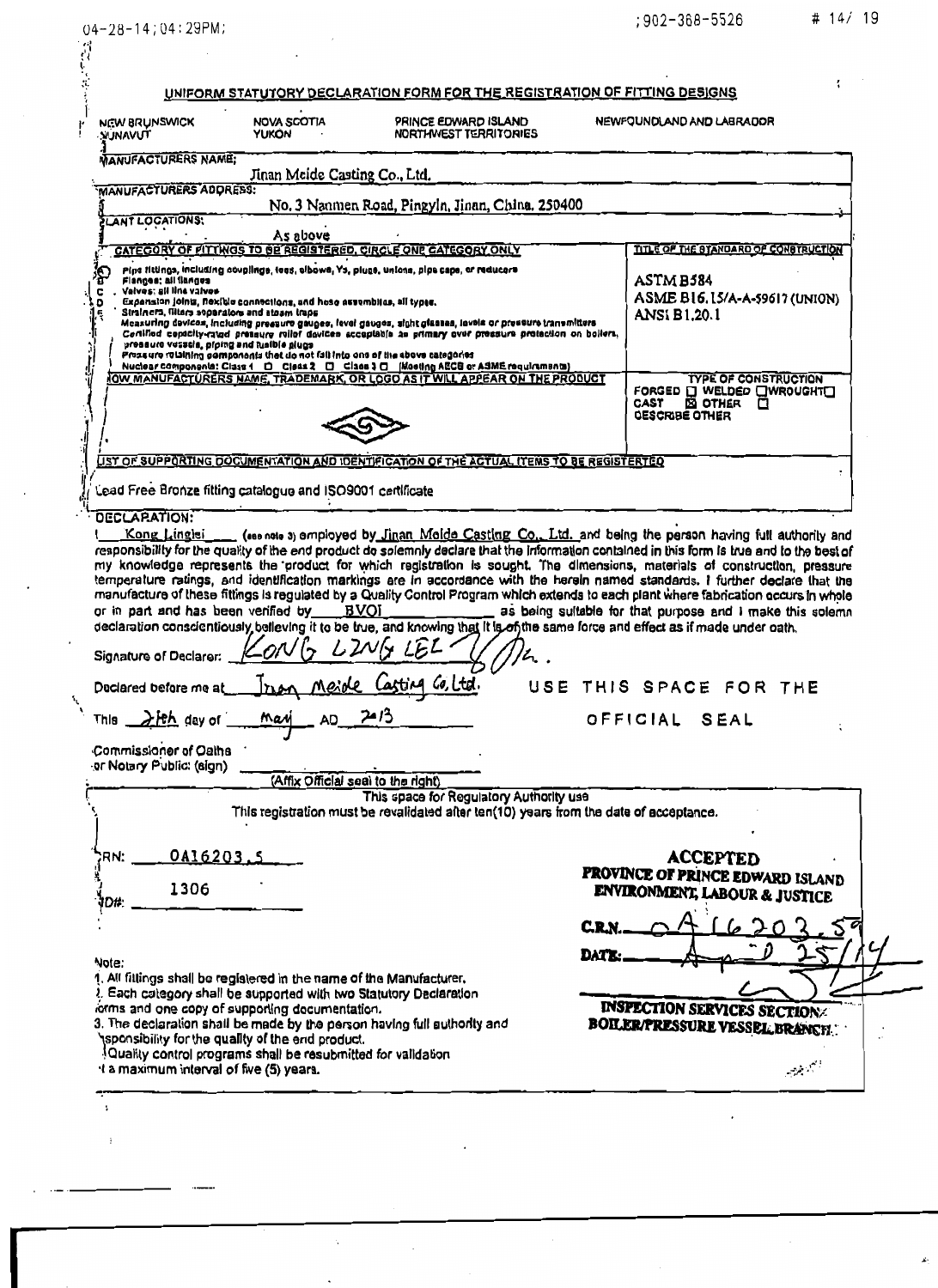$\frac{1}{2}$ 

 $\bar{\mathbf{v}}$ 

 $\sim$ 

| NOVA SCOTIA<br>PRINCE EDWARD ISLAND<br>NORTHWEST TERRITORIES<br>Jinan Meide Casting Co., Ltd.<br>No. 3 Nanmen Road, Pingyin, Jinan, China. 250400<br>As above<br>CATEGORY OF FITTINGS TO BE REGISTERED, CIRCLE ONE CATEGORY ONLY<br>Pipe fittings, including couplings, tees, elbows, Ys, plugs, unions, pipe caps, or reducers<br>Expension joints, flexible connections, and hose assemblies, all types.<br>Strainers, filters separators and steam traps<br>Measuring devices, including pressure gouges, level gauges, sight glasses, levels or pressure transmitters<br>Certified capacity-rated pressure relief devices acceptable as primary over pressure protection on bollers,<br>pressure vossels, piping and fusible plugs<br>Pressure retaining components that do not fail into one of the above categories<br>Nuclear components: Class 1 0 Clasa 2 0 Class 3 0 (Meeting AECB or ASME requirements)<br>JOW MANUFACTURERS NAME, TRADEMARK, OR LOGO AS IT WILL APPEAR ON THE PRODUCT<br>LIST OF SUPPORTING DOCUMENTATION AND IDENTIFICATION OF THE ACTUAL ITEMS TO BE REGISTERTED<br>Lead Free Bronze fitting catalogue and ISO9001 certificate<br>responsibility for the quality of the end product do solemnly declare that the information contained in this form is true and to the best of<br>my knowledge represents the product for which registration is sought. The dimensions, materials of construction, pressure<br>temperature ratings, and identification markings are in accordance with the herein named standards. I further declare that the |                                                                                                      | NEWFOUNDLAND AND LABRADOR<br>TITLE OF THE STANDARD OF CONSTRUCTION<br><b>ASTM B584</b><br>ASME B16.15/A-A-59617 (UNION)<br><b>ANSI B1.20.1</b><br><b>TYPE OF CONSTRUCTION</b><br>FORGED [ WELDED [ WROUGHT ]<br>$\overline{\boxtimes}$ other $\overline{\Box}$<br><b>CAST</b><br><b>OESCRIBE OTHER</b><br>(see note 3) employed by Jinan Meide Casting Co., Ltd. and being the person having full authority and                                                                           |
|-----------------------------------------------------------------------------------------------------------------------------------------------------------------------------------------------------------------------------------------------------------------------------------------------------------------------------------------------------------------------------------------------------------------------------------------------------------------------------------------------------------------------------------------------------------------------------------------------------------------------------------------------------------------------------------------------------------------------------------------------------------------------------------------------------------------------------------------------------------------------------------------------------------------------------------------------------------------------------------------------------------------------------------------------------------------------------------------------------------------------------------------------------------------------------------------------------------------------------------------------------------------------------------------------------------------------------------------------------------------------------------------------------------------------------------------------------------------------------------------------------------------------------------------------------------------------------|------------------------------------------------------------------------------------------------------|-------------------------------------------------------------------------------------------------------------------------------------------------------------------------------------------------------------------------------------------------------------------------------------------------------------------------------------------------------------------------------------------------------------------------------------------------------------------------------------------|
|                                                                                                                                                                                                                                                                                                                                                                                                                                                                                                                                                                                                                                                                                                                                                                                                                                                                                                                                                                                                                                                                                                                                                                                                                                                                                                                                                                                                                                                                                                                                                                             |                                                                                                      |                                                                                                                                                                                                                                                                                                                                                                                                                                                                                           |
|                                                                                                                                                                                                                                                                                                                                                                                                                                                                                                                                                                                                                                                                                                                                                                                                                                                                                                                                                                                                                                                                                                                                                                                                                                                                                                                                                                                                                                                                                                                                                                             |                                                                                                      |                                                                                                                                                                                                                                                                                                                                                                                                                                                                                           |
|                                                                                                                                                                                                                                                                                                                                                                                                                                                                                                                                                                                                                                                                                                                                                                                                                                                                                                                                                                                                                                                                                                                                                                                                                                                                                                                                                                                                                                                                                                                                                                             |                                                                                                      |                                                                                                                                                                                                                                                                                                                                                                                                                                                                                           |
|                                                                                                                                                                                                                                                                                                                                                                                                                                                                                                                                                                                                                                                                                                                                                                                                                                                                                                                                                                                                                                                                                                                                                                                                                                                                                                                                                                                                                                                                                                                                                                             |                                                                                                      |                                                                                                                                                                                                                                                                                                                                                                                                                                                                                           |
|                                                                                                                                                                                                                                                                                                                                                                                                                                                                                                                                                                                                                                                                                                                                                                                                                                                                                                                                                                                                                                                                                                                                                                                                                                                                                                                                                                                                                                                                                                                                                                             |                                                                                                      |                                                                                                                                                                                                                                                                                                                                                                                                                                                                                           |
|                                                                                                                                                                                                                                                                                                                                                                                                                                                                                                                                                                                                                                                                                                                                                                                                                                                                                                                                                                                                                                                                                                                                                                                                                                                                                                                                                                                                                                                                                                                                                                             |                                                                                                      |                                                                                                                                                                                                                                                                                                                                                                                                                                                                                           |
|                                                                                                                                                                                                                                                                                                                                                                                                                                                                                                                                                                                                                                                                                                                                                                                                                                                                                                                                                                                                                                                                                                                                                                                                                                                                                                                                                                                                                                                                                                                                                                             |                                                                                                      |                                                                                                                                                                                                                                                                                                                                                                                                                                                                                           |
|                                                                                                                                                                                                                                                                                                                                                                                                                                                                                                                                                                                                                                                                                                                                                                                                                                                                                                                                                                                                                                                                                                                                                                                                                                                                                                                                                                                                                                                                                                                                                                             |                                                                                                      |                                                                                                                                                                                                                                                                                                                                                                                                                                                                                           |
|                                                                                                                                                                                                                                                                                                                                                                                                                                                                                                                                                                                                                                                                                                                                                                                                                                                                                                                                                                                                                                                                                                                                                                                                                                                                                                                                                                                                                                                                                                                                                                             |                                                                                                      |                                                                                                                                                                                                                                                                                                                                                                                                                                                                                           |
|                                                                                                                                                                                                                                                                                                                                                                                                                                                                                                                                                                                                                                                                                                                                                                                                                                                                                                                                                                                                                                                                                                                                                                                                                                                                                                                                                                                                                                                                                                                                                                             |                                                                                                      |                                                                                                                                                                                                                                                                                                                                                                                                                                                                                           |
|                                                                                                                                                                                                                                                                                                                                                                                                                                                                                                                                                                                                                                                                                                                                                                                                                                                                                                                                                                                                                                                                                                                                                                                                                                                                                                                                                                                                                                                                                                                                                                             |                                                                                                      |                                                                                                                                                                                                                                                                                                                                                                                                                                                                                           |
| or in part and has been verified by BVOI                                                                                                                                                                                                                                                                                                                                                                                                                                                                                                                                                                                                                                                                                                                                                                                                                                                                                                                                                                                                                                                                                                                                                                                                                                                                                                                                                                                                                                                                                                                                    |                                                                                                      | as being suitable for that purpose and I make this solemn                                                                                                                                                                                                                                                                                                                                                                                                                                 |
|                                                                                                                                                                                                                                                                                                                                                                                                                                                                                                                                                                                                                                                                                                                                                                                                                                                                                                                                                                                                                                                                                                                                                                                                                                                                                                                                                                                                                                                                                                                                                                             |                                                                                                      |                                                                                                                                                                                                                                                                                                                                                                                                                                                                                           |
|                                                                                                                                                                                                                                                                                                                                                                                                                                                                                                                                                                                                                                                                                                                                                                                                                                                                                                                                                                                                                                                                                                                                                                                                                                                                                                                                                                                                                                                                                                                                                                             | USE                                                                                                  | THIS SPACE FOR THE                                                                                                                                                                                                                                                                                                                                                                                                                                                                        |
|                                                                                                                                                                                                                                                                                                                                                                                                                                                                                                                                                                                                                                                                                                                                                                                                                                                                                                                                                                                                                                                                                                                                                                                                                                                                                                                                                                                                                                                                                                                                                                             |                                                                                                      | OFFICIAL<br><b>SEAL</b>                                                                                                                                                                                                                                                                                                                                                                                                                                                                   |
|                                                                                                                                                                                                                                                                                                                                                                                                                                                                                                                                                                                                                                                                                                                                                                                                                                                                                                                                                                                                                                                                                                                                                                                                                                                                                                                                                                                                                                                                                                                                                                             |                                                                                                      |                                                                                                                                                                                                                                                                                                                                                                                                                                                                                           |
| (Affix Official seal to the right)                                                                                                                                                                                                                                                                                                                                                                                                                                                                                                                                                                                                                                                                                                                                                                                                                                                                                                                                                                                                                                                                                                                                                                                                                                                                                                                                                                                                                                                                                                                                          |                                                                                                      |                                                                                                                                                                                                                                                                                                                                                                                                                                                                                           |
|                                                                                                                                                                                                                                                                                                                                                                                                                                                                                                                                                                                                                                                                                                                                                                                                                                                                                                                                                                                                                                                                                                                                                                                                                                                                                                                                                                                                                                                                                                                                                                             |                                                                                                      |                                                                                                                                                                                                                                                                                                                                                                                                                                                                                           |
|                                                                                                                                                                                                                                                                                                                                                                                                                                                                                                                                                                                                                                                                                                                                                                                                                                                                                                                                                                                                                                                                                                                                                                                                                                                                                                                                                                                                                                                                                                                                                                             |                                                                                                      | 55 ل 5                                                                                                                                                                                                                                                                                                                                                                                                                                                                                    |
|                                                                                                                                                                                                                                                                                                                                                                                                                                                                                                                                                                                                                                                                                                                                                                                                                                                                                                                                                                                                                                                                                                                                                                                                                                                                                                                                                                                                                                                                                                                                                                             |                                                                                                      | NOVASCOTIA                                                                                                                                                                                                                                                                                                                                                                                                                                                                                |
|                                                                                                                                                                                                                                                                                                                                                                                                                                                                                                                                                                                                                                                                                                                                                                                                                                                                                                                                                                                                                                                                                                                                                                                                                                                                                                                                                                                                                                                                                                                                                                             |                                                                                                      | Date April 35/14                                                                                                                                                                                                                                                                                                                                                                                                                                                                          |
|                                                                                                                                                                                                                                                                                                                                                                                                                                                                                                                                                                                                                                                                                                                                                                                                                                                                                                                                                                                                                                                                                                                                                                                                                                                                                                                                                                                                                                                                                                                                                                             |                                                                                                      | C.R.N. QALGRO3.58                                                                                                                                                                                                                                                                                                                                                                                                                                                                         |
| 1. All fittings shall be registered in the name of the Manufacturer.<br>4. Each category shall be supported with two Statutory Declaration                                                                                                                                                                                                                                                                                                                                                                                                                                                                                                                                                                                                                                                                                                                                                                                                                                                                                                                                                                                                                                                                                                                                                                                                                                                                                                                                                                                                                                  | Signed                                                                                               | $Dwg$ as described<br><b>PENAL</b>                                                                                                                                                                                                                                                                                                                                                                                                                                                        |
|                                                                                                                                                                                                                                                                                                                                                                                                                                                                                                                                                                                                                                                                                                                                                                                                                                                                                                                                                                                                                                                                                                                                                                                                                                                                                                                                                                                                                                                                                                                                                                             | iorins and one copy of supporting documentation.<br>sponsibility for the quality of the end product. | manufacture of these filtings is regulated by a Quality Control Program which extends to each plant where fabrication occurs in whole<br>declaration conscientiously believing it to be true, and knowing that it is of the same force and effect as if made under oath.<br>This space for Regulatory Authority use<br>This registration must be revalidated after ten(10) years from the date of acceptance.<br>3. The declaration shall be made by the person having full authority and |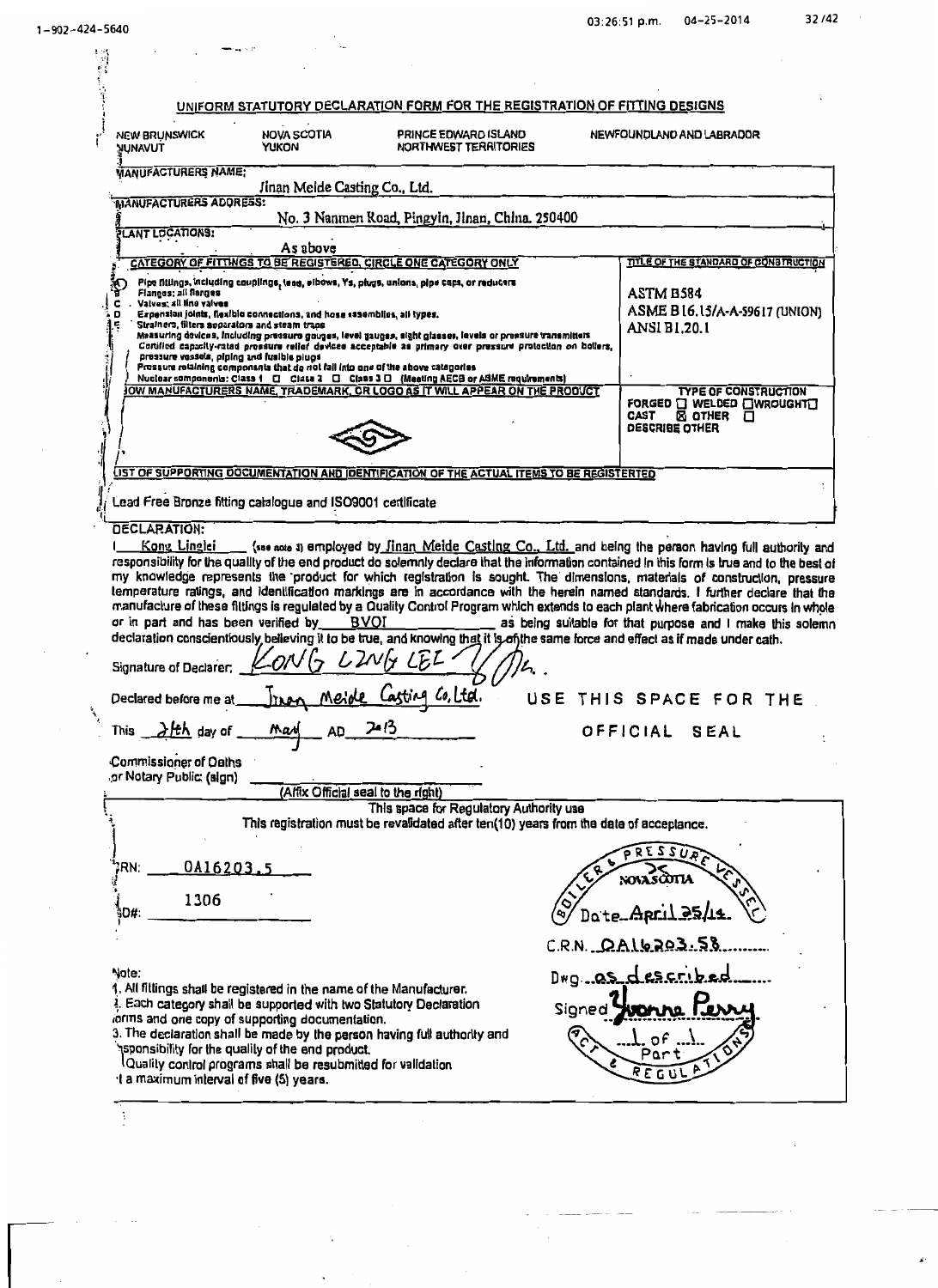|                                                                                                                                                                                                                                                                                                                                        |                                                                                                                                                            |                                    |                                                                                                                                                                                                                                                                                                                    |     | UNIFORM STATUTORY DECLARATION FORM FOR THE REGISTRATION OF FITTING DESIGNS |                                                                                                                                                                                                                                                                                                                                                                                                                                                                   |
|----------------------------------------------------------------------------------------------------------------------------------------------------------------------------------------------------------------------------------------------------------------------------------------------------------------------------------------|------------------------------------------------------------------------------------------------------------------------------------------------------------|------------------------------------|--------------------------------------------------------------------------------------------------------------------------------------------------------------------------------------------------------------------------------------------------------------------------------------------------------------------|-----|----------------------------------------------------------------------------|-------------------------------------------------------------------------------------------------------------------------------------------------------------------------------------------------------------------------------------------------------------------------------------------------------------------------------------------------------------------------------------------------------------------------------------------------------------------|
| <b>NEW BRUNSWICK</b><br>NUNAVUT                                                                                                                                                                                                                                                                                                        | NOVA SCOTIA<br><b>YUKON</b>                                                                                                                                |                                    | PRINCE EDWARD ISLAND<br>NORTHWEST TERRITORIES                                                                                                                                                                                                                                                                      |     | NEWFOUNDLAND AND LABRADOR                                                  |                                                                                                                                                                                                                                                                                                                                                                                                                                                                   |
| <b>WANUFACTURERS NAME;</b>                                                                                                                                                                                                                                                                                                             |                                                                                                                                                            | Jinan Meide Casting Co., Ltd.      |                                                                                                                                                                                                                                                                                                                    |     |                                                                            |                                                                                                                                                                                                                                                                                                                                                                                                                                                                   |
| <b>MANUFACTURERS ADDRESS:</b>                                                                                                                                                                                                                                                                                                          |                                                                                                                                                            |                                    |                                                                                                                                                                                                                                                                                                                    |     |                                                                            |                                                                                                                                                                                                                                                                                                                                                                                                                                                                   |
| LANT LOCATIONS:                                                                                                                                                                                                                                                                                                                        |                                                                                                                                                            |                                    | No. 3 Nanmen Road, Pingyin, Jinan, China. 250400                                                                                                                                                                                                                                                                   |     |                                                                            |                                                                                                                                                                                                                                                                                                                                                                                                                                                                   |
|                                                                                                                                                                                                                                                                                                                                        | As above                                                                                                                                                   |                                    |                                                                                                                                                                                                                                                                                                                    |     |                                                                            |                                                                                                                                                                                                                                                                                                                                                                                                                                                                   |
| CATEGORY OF FITTINGS TO BE REGISTERED, CIRCLE ONE CATEGORY ONLY                                                                                                                                                                                                                                                                        |                                                                                                                                                            |                                    |                                                                                                                                                                                                                                                                                                                    |     |                                                                            | TITLE OF THE STANDARD OF CONSTRUCTION                                                                                                                                                                                                                                                                                                                                                                                                                             |
| Pipe fittings, including couplings, tees, elbows, Ys, plugs, unions, pipe caps, or reducers<br>Flanges; all flanges<br>Valves: all line valves<br>с<br>D<br>Strainers, filters separators and steam traps<br>Ę<br>pressure vessels, piping and fusible plugs                                                                           | Expansion joints, flexible connections, and hose assemblies, all types.<br>Pressure retaining components that do not fall into one of the above categories |                                    | Measuring devices, including pressure gauges, level gauges, sight glasses, levels or pressure transmitters<br>Certified capacity-rated pressure rellef devices acceptable as primary over pressure protection on bollers,<br>Nuclear components: Class 1 [ Class 2 [ Class 3 □ (Meeting AECB or ASME requirements) |     | ASTM B584<br><b>ANSI B1.20.1</b>                                           | ASME B16.15/A-A-59617 (UNION)                                                                                                                                                                                                                                                                                                                                                                                                                                     |
| <b>JOW MANUFACTURERS NAME, TRADEMARK, OR LOGO AS IT WILL APPEAR ON THE PRODUCT</b>                                                                                                                                                                                                                                                     |                                                                                                                                                            |                                    |                                                                                                                                                                                                                                                                                                                    |     |                                                                            | <b>TYPE OF CONSTRUCTION</b><br>FORGED □ WELDED □WROUGHT□                                                                                                                                                                                                                                                                                                                                                                                                          |
|                                                                                                                                                                                                                                                                                                                                        |                                                                                                                                                            |                                    |                                                                                                                                                                                                                                                                                                                    |     | <b>CAST</b><br><b>DESCRIBE OTHER</b>                                       | $\boxtimes$ other $\Box$                                                                                                                                                                                                                                                                                                                                                                                                                                          |
| LIST OF SUPPORTING DOCUMENTATION AND IDENTIFICATION OF THE ACTUAL ITEMS TO BE REGISTERTED                                                                                                                                                                                                                                              |                                                                                                                                                            |                                    |                                                                                                                                                                                                                                                                                                                    |     |                                                                            |                                                                                                                                                                                                                                                                                                                                                                                                                                                                   |
| Lead Free Bronze fitting catalogue and ISO9001 certificate                                                                                                                                                                                                                                                                             |                                                                                                                                                            |                                    |                                                                                                                                                                                                                                                                                                                    |     |                                                                            |                                                                                                                                                                                                                                                                                                                                                                                                                                                                   |
| <b>DECLARATION:</b>                                                                                                                                                                                                                                                                                                                    |                                                                                                                                                            |                                    |                                                                                                                                                                                                                                                                                                                    |     |                                                                            | Kong Linglei (see note 3) employed by Jinan Meide Casting Co., Ltd. and being the person having full authority and                                                                                                                                                                                                                                                                                                                                                |
| or in part and has been verified by BVQI<br>declaration conscientiously believing it to be true, and knowing that it is of the same force and effect as if made under oath.<br>Signature of Declarer:                                                                                                                                  |                                                                                                                                                            |                                    |                                                                                                                                                                                                                                                                                                                    |     |                                                                            | my knowledge represents the product for which registration is sought. The dimensions, materials of construction, pressure<br>temperature ratings, and identification markings are in accordance with the herein named standards. I further declare that the<br>manufacture of these fittings is regulated by a Quality Control Program which extends to each plant where fabrication occurs in whole<br>as being suitable for that purpose and I make this solemn |
| Declared before me at                                                                                                                                                                                                                                                                                                                  |                                                                                                                                                            |                                    |                                                                                                                                                                                                                                                                                                                    | USF |                                                                            | THIS SPACE FOR THE                                                                                                                                                                                                                                                                                                                                                                                                                                                |
| This alth day of                                                                                                                                                                                                                                                                                                                       | May                                                                                                                                                        | AD<br>د اھر                        |                                                                                                                                                                                                                                                                                                                    |     | OFFICIAL                                                                   | SEAL                                                                                                                                                                                                                                                                                                                                                                                                                                                              |
| Commissioner of Oaths<br>or Notary Public: (sign)                                                                                                                                                                                                                                                                                      |                                                                                                                                                            |                                    |                                                                                                                                                                                                                                                                                                                    |     |                                                                            |                                                                                                                                                                                                                                                                                                                                                                                                                                                                   |
|                                                                                                                                                                                                                                                                                                                                        |                                                                                                                                                            | (Affix Official seal to the right) |                                                                                                                                                                                                                                                                                                                    |     |                                                                            |                                                                                                                                                                                                                                                                                                                                                                                                                                                                   |
|                                                                                                                                                                                                                                                                                                                                        |                                                                                                                                                            |                                    | This space for Regulatory Authority use<br>This registration must be revalidated after ten(10) years from the date                                                                                                                                                                                                 |     |                                                                            | <b>Nouveau</b><br>DEPT OF PUBLIC SAFETY                                                                                                                                                                                                                                                                                                                                                                                                                           |
| <u>0A16203.5</u><br>:RN:                                                                                                                                                                                                                                                                                                               |                                                                                                                                                            |                                    |                                                                                                                                                                                                                                                                                                                    |     |                                                                            | BOILER & PRESSURE VESSEL ACT                                                                                                                                                                                                                                                                                                                                                                                                                                      |
| 1306<br>ID#:                                                                                                                                                                                                                                                                                                                           |                                                                                                                                                            |                                    |                                                                                                                                                                                                                                                                                                                    |     | CRN                                                                        | <b>REGISTRATION ONLY</b>                                                                                                                                                                                                                                                                                                                                                                                                                                          |
| Note:<br>1. All fittings shall be registered in the name of the Manufacturer.<br>2. Each category shall be supported with two Statutory Declaration<br>lorms and one copy of supporting documentation.<br>3. The declaration shall be made by the person having full authority and<br>sponsibility for the quality of the end product. |                                                                                                                                                            |                                    |                                                                                                                                                                                                                                                                                                                    |     | <b>EXAMINER:</b><br>DATE:<br><b>BLRS</b>                                   | for<br>CHIEF BOILER INSPECTOR<br>PV s                                                                                                                                                                                                                                                                                                                                                                                                                             |
| Quality control programs shall be resubmitted for validation<br>it a maximum interval of five (5) years.                                                                                                                                                                                                                               |                                                                                                                                                            |                                    |                                                                                                                                                                                                                                                                                                                    |     |                                                                            | FITTINGS COMPONENTS                                                                                                                                                                                                                                                                                                                                                                                                                                               |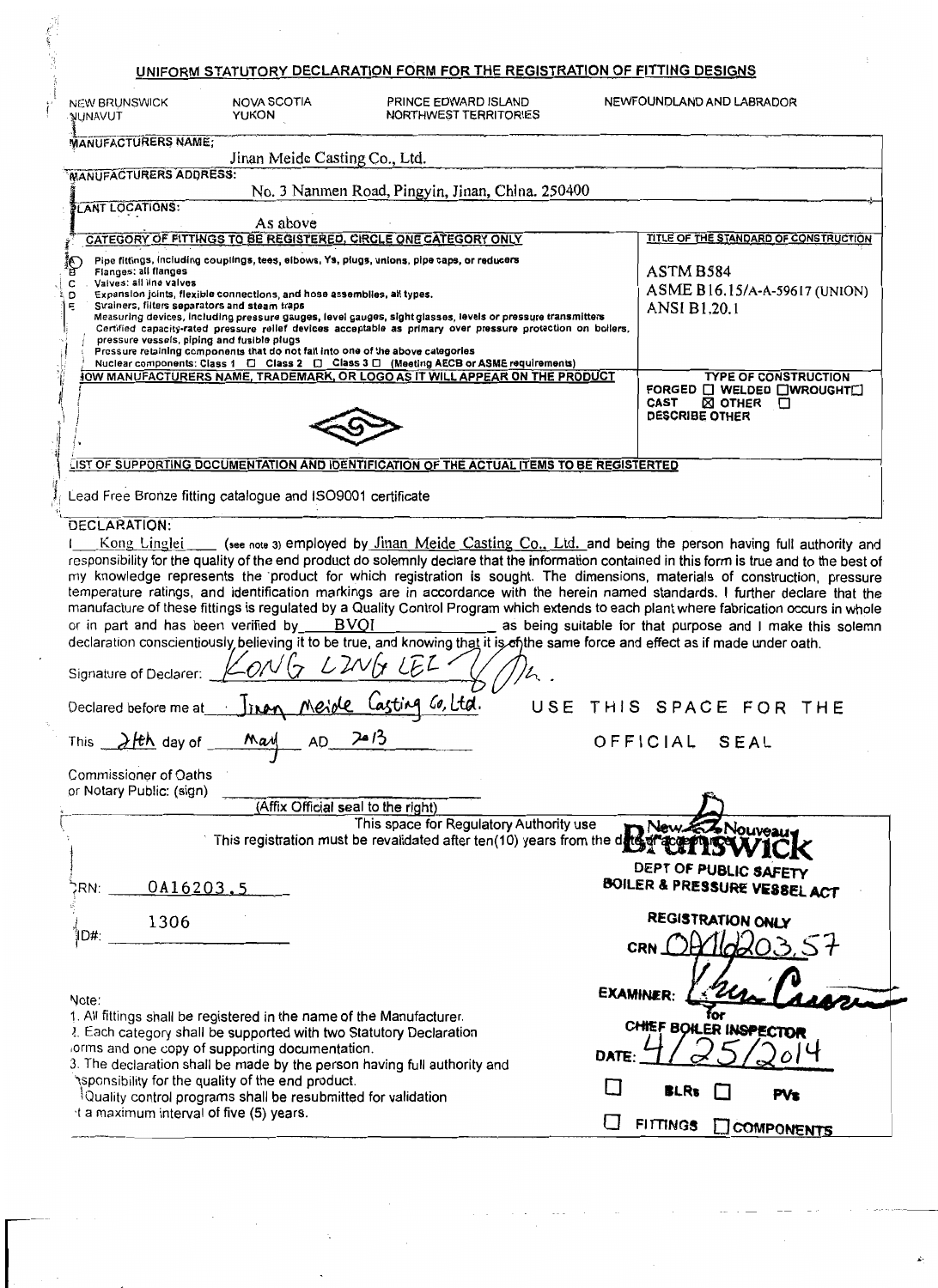|                                                                                                                                           |                                    | UNIFORM STATUTORY DECLARATION FORM FOR THE REGISTRATION OF FITTING DESIGNS                                                                                                                                                                                              |     |          |                                                           |                             |  |
|-------------------------------------------------------------------------------------------------------------------------------------------|------------------------------------|-------------------------------------------------------------------------------------------------------------------------------------------------------------------------------------------------------------------------------------------------------------------------|-----|----------|-----------------------------------------------------------|-----------------------------|--|
| NEW BRUNSWICK<br><b>TUVANUT</b>                                                                                                           | <b>NOVA SCOTIA</b><br><b>YUKON</b> | PRINCE EDWARD ISLAND<br><b>NORTHWEST TERRITORIES</b>                                                                                                                                                                                                                    |     |          | NEWFOUNDLAND AND LABRADOR                                 |                             |  |
| <b>MANUFACTURERS NAME;</b>                                                                                                                | Jinan Meide Casting Co., Ltd.      |                                                                                                                                                                                                                                                                         |     |          |                                                           |                             |  |
| <b>MANUFACTURERS ADDRESS:</b>                                                                                                             |                                    |                                                                                                                                                                                                                                                                         |     |          |                                                           |                             |  |
| <b>LANT LOCATIONS:</b>                                                                                                                    |                                    | No. 3 Nanmen Road, Pingyin, Jinan, China. 250400                                                                                                                                                                                                                        |     |          |                                                           |                             |  |
|                                                                                                                                           | As above                           |                                                                                                                                                                                                                                                                         |     |          | TITLE OF THE STANDARD OF CONSTRUCTION                     |                             |  |
|                                                                                                                                           |                                    | CATEGORY OF FITTINGS TO BE REGISTERED, CIRCLE ONE CATEGORY ONLY<br>Pipe fittings, including couplings, tees, elbows, Ys, plugs, unions, pipe caps, or reducers                                                                                                          |     |          |                                                           |                             |  |
| Flanges: all flanges<br>Vaives: all line valves                                                                                           |                                    |                                                                                                                                                                                                                                                                         |     |          | ASTM B584<br>ASME B16.15/A-A-59617 (UNION)                |                             |  |
| Expansion joints, flexible connections, and hose assemblies, all types.<br>Strainers, filters separators and steam traps                  |                                    |                                                                                                                                                                                                                                                                         |     |          | <b>ANSI B1.20.1</b>                                       |                             |  |
| pressure vessels, piping and fusible plugs                                                                                                |                                    | Measuring devices, including pressure gauges, level gauges, sight glasses, levels or pressure transmitters<br>Certified capacity-rated pressure relief devices acceptable as primary over pressure protection on bollers.                                               |     |          |                                                           |                             |  |
| Prossure retaining components that do not fail into one of the above categories                                                           |                                    | Nuclear components: Class 1 □ Class 2 □ Class 3 □ [Meeting AECB or ASME requirements)                                                                                                                                                                                   |     |          |                                                           |                             |  |
|                                                                                                                                           |                                    | OW MANUFACTURERS NAME, TRADEMARK, OR LOGO AS IT WILL APPEAR ON THE PRODUCT                                                                                                                                                                                              |     |          | FORGED [] WELDED [] WROUGHT[]                             | <b>TYPE OF CONSTRUCTION</b> |  |
|                                                                                                                                           |                                    |                                                                                                                                                                                                                                                                         |     |          | CAST<br><b>DESCRIBE OTHER</b>                             | ⊠ OTHER □                   |  |
|                                                                                                                                           |                                    |                                                                                                                                                                                                                                                                         |     |          |                                                           |                             |  |
|                                                                                                                                           |                                    | LIST OF SUPPORTING DOCUMENTATION AND IDENTIFICATION OF THE ACTUAL ITEMS TO BE REGISTERTED                                                                                                                                                                               |     |          |                                                           |                             |  |
| Lead Free Bronze fitting catalogue and ISO9001 certificate                                                                                |                                    |                                                                                                                                                                                                                                                                         |     |          |                                                           |                             |  |
| <b>DECLARATION:</b>                                                                                                                       |                                    |                                                                                                                                                                                                                                                                         |     |          |                                                           |                             |  |
| Kong Linglei                                                                                                                              |                                    | (see note 3) employed by Jinan Melde Casting Co., Ltd. and being the person having full authority and<br>responsibility for the quality of the end product do solemnly declare that the Information contained in this form is true and to the best of                   |     |          |                                                           |                             |  |
|                                                                                                                                           |                                    | my knowledge represents the product for which registration is sought. The dimensions, materials of construction, pressure                                                                                                                                               |     |          |                                                           |                             |  |
|                                                                                                                                           |                                    | temperature ratings, and identification markings are in accordance with the herein named standards. I further declare that the<br>manufacture of these fittings is regulated by a Quality Control Program which extends to each plant where fabrication occurs in whole |     |          |                                                           |                             |  |
| or in part and has been verified by BVOI                                                                                                  |                                    |                                                                                                                                                                                                                                                                         |     |          | as being suitable for that purpose and I make this solemn |                             |  |
|                                                                                                                                           |                                    | declaration conscientiously believing it to be true, and knowing that it is of the same force and effect as if made under oath.                                                                                                                                         |     |          |                                                           |                             |  |
| Signature of Declarer:                                                                                                                    |                                    |                                                                                                                                                                                                                                                                         |     |          |                                                           |                             |  |
| Declared before me at                                                                                                                     |                                    |                                                                                                                                                                                                                                                                         | USE |          | SPACE FOR THE                                             |                             |  |
| This $\rightarrow$ Hth day of                                                                                                             | may<br>AD                          | د≀م⁄                                                                                                                                                                                                                                                                    |     | OFFICIAL |                                                           | SEAL                        |  |
| Commissioner of Oaths                                                                                                                     |                                    |                                                                                                                                                                                                                                                                         |     |          |                                                           |                             |  |
| or Notary Public: (sign)                                                                                                                  | (Affix Official seal to the right) |                                                                                                                                                                                                                                                                         |     |          |                                                           |                             |  |
|                                                                                                                                           |                                    | This space for Regulatory Authority use                                                                                                                                                                                                                                 |     |          |                                                           |                             |  |
|                                                                                                                                           |                                    | This registration must be revalidated after ten(10) years from the date of acceptance.                                                                                                                                                                                  |     |          |                                                           |                             |  |
| 0A16203.5<br>RN:                                                                                                                          |                                    |                                                                                                                                                                                                                                                                         |     |          |                                                           | Newfoundland                |  |
|                                                                                                                                           |                                    |                                                                                                                                                                                                                                                                         |     |          |                                                           | Labrador                    |  |
| 1306<br>D#:                                                                                                                               |                                    |                                                                                                                                                                                                                                                                         |     |          |                                                           | <b>Service NL</b><br>203    |  |
|                                                                                                                                           |                                    |                                                                                                                                                                                                                                                                         |     |          | Registered.<br>Date                                       |                             |  |
|                                                                                                                                           |                                    |                                                                                                                                                                                                                                                                         |     |          | Engineering and Inspection Services                       |                             |  |
| Note:                                                                                                                                     |                                    |                                                                                                                                                                                                                                                                         |     |          | Registered by                                             |                             |  |
| 1. All fittings shall be registered in the name of the Manufacturer.<br>. Each category shall be supported with two Statutory Declaration |                                    |                                                                                                                                                                                                                                                                         |     |          | UNDER THE AUTHORIT                                        |                             |  |
| orms and one copy of supporting documentation.                                                                                            |                                    | 3. The declaration shall be made by the person having full authority and                                                                                                                                                                                                |     |          | THE BOILER, PRESSURE VESSEL AND                           | PUBLIC SAFETY ACT AND       |  |
| isponsibility for the quality of the end product.                                                                                         |                                    |                                                                                                                                                                                                                                                                         |     |          | <b>COMPRESSED GAS REGULATIONS</b>                         |                             |  |
| Quality control programs shall be resubmitted for validation<br>It a maximum interval of five (5) years.                                  |                                    |                                                                                                                                                                                                                                                                         |     |          |                                                           |                             |  |
|                                                                                                                                           |                                    |                                                                                                                                                                                                                                                                         |     |          |                                                           |                             |  |

 $\hat{\mathcal{A}}$ 

 $\overline{\phantom{a}}$ 

 $\cdot$ 

 $\frac{1}{2}$ 

 $\overline{\phantom{a}}$ 

 $\sim$ 

 $\ddot{\phantom{0}}$ 

 $\ddot{\phantom{0}}$ 

 $\sim$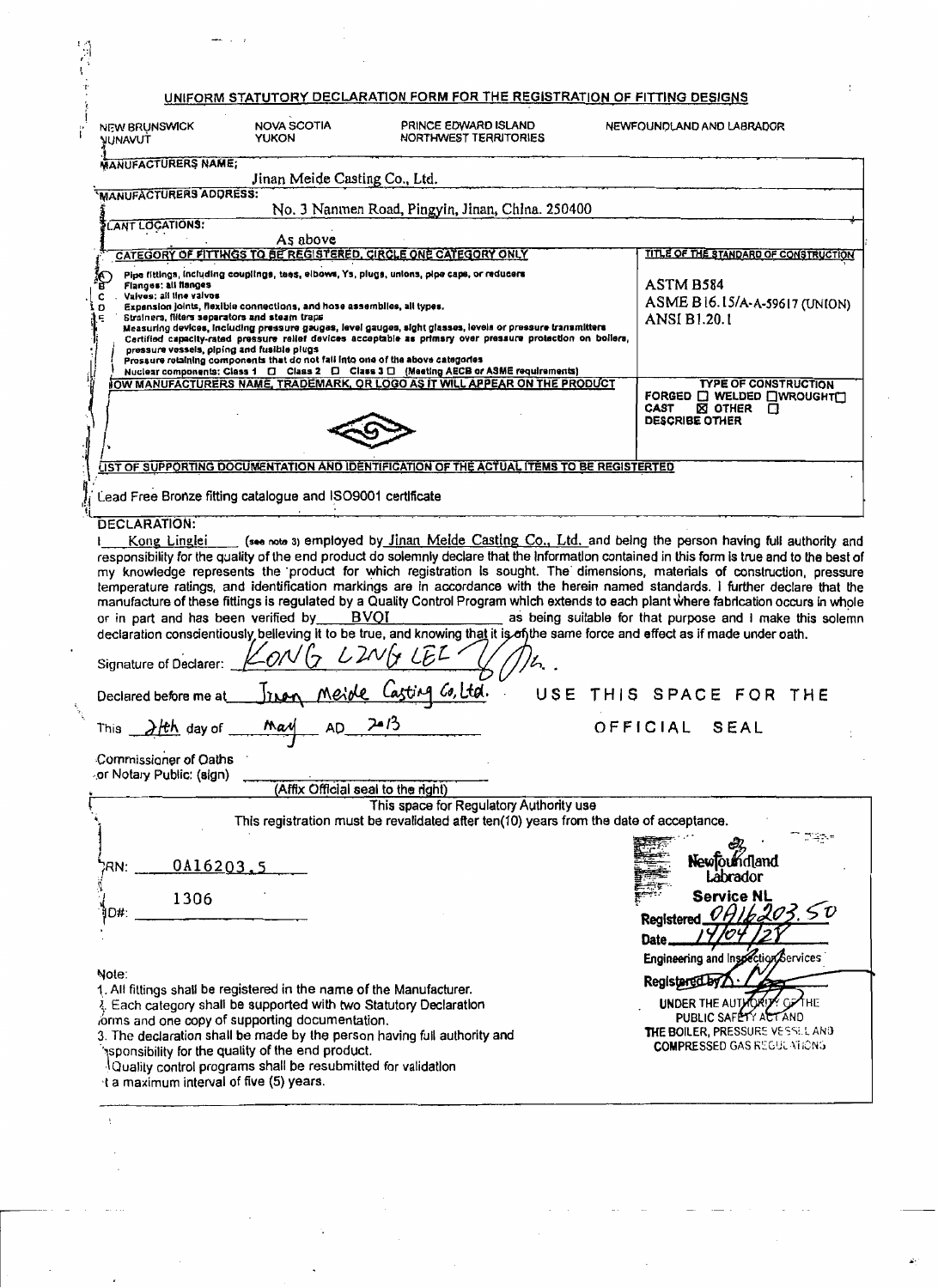|               |                                                 | UNIFORM STATUTORY DECLARATION FORM FOR THE REGISTRATION OF FITTING DESIGNS                                               |                                                                                                                                                                                                                                                                                                                                                                                                                                                                                                                                   |      |                                                                                |
|---------------|-------------------------------------------------|--------------------------------------------------------------------------------------------------------------------------|-----------------------------------------------------------------------------------------------------------------------------------------------------------------------------------------------------------------------------------------------------------------------------------------------------------------------------------------------------------------------------------------------------------------------------------------------------------------------------------------------------------------------------------|------|--------------------------------------------------------------------------------|
| NUNAVUT       | <b>NEW BRUNSWICK</b>                            | NOVA SCOTIA<br><b>YUKON</b>                                                                                              | PRINCE EDWARD ISLAND<br>NORTHWEST TERRITORIES                                                                                                                                                                                                                                                                                                                                                                                                                                                                                     |      | NEWFOUNDLAND AND LABRADOR                                                      |
|               | <b>MANUFACTURERS NAME;</b>                      |                                                                                                                          |                                                                                                                                                                                                                                                                                                                                                                                                                                                                                                                                   |      |                                                                                |
|               | <b>MANUFACTURERS ADDRESS:</b>                   | Jinan Meide Casting Co., Ltd.                                                                                            |                                                                                                                                                                                                                                                                                                                                                                                                                                                                                                                                   |      |                                                                                |
|               | <b>LANT LOCATIONS:</b>                          |                                                                                                                          | No. 3 Nanmen Road, Pingyin, Jinan, China. 250400                                                                                                                                                                                                                                                                                                                                                                                                                                                                                  |      |                                                                                |
|               |                                                 | As above                                                                                                                 |                                                                                                                                                                                                                                                                                                                                                                                                                                                                                                                                   |      |                                                                                |
|               |                                                 |                                                                                                                          | CATEGORY OF FITTINGS TO BE REGISTERED, CIRCLE ONE CATEGORY ONLY                                                                                                                                                                                                                                                                                                                                                                                                                                                                   |      | TITLE OF THE STANDARD OF CONSTRUCTION                                          |
| c             | Flanges; all flanges<br>Valves: all line valvos |                                                                                                                          | Pipe fittings, including couplings, tees, elbows, Ys, plugs, unions, pipe caps, or reducers                                                                                                                                                                                                                                                                                                                                                                                                                                       |      | ASTM B584                                                                      |
| D             |                                                 | Expension joints, flexible connections, and hose assemblies, all types.<br>Strainers, filters separators and steam traps |                                                                                                                                                                                                                                                                                                                                                                                                                                                                                                                                   |      | ASME B16.15/A-A-59617 (UNION)<br><b>ANSI B1.20.1</b>                           |
|               | pressure vessels, piping and fusible plugs      |                                                                                                                          | Measuring devices, including pressure gauges, level gauges, sight glasses, levels or pressure transmitters<br>Certified capacity-rated pressure relief devices acceptable as primary over pressure protection on bollers,                                                                                                                                                                                                                                                                                                         |      |                                                                                |
|               |                                                 | Pressure retaining components that do not fail into one of the above categories                                          | Nuclear components: Class 1 □ Class 2 □ Class 3 □ (Meeting AECB or ASME requirements)<br>OW MANUFACTURERS NAME, TRADEMARK, OR LOGO AS IT WILL APPEAR ON THE PRODUCT                                                                                                                                                                                                                                                                                                                                                               |      | <b>TYPE OF CONSTRUCTION</b>                                                    |
|               |                                                 |                                                                                                                          |                                                                                                                                                                                                                                                                                                                                                                                                                                                                                                                                   |      | FORGED [ ] WELDED [ ]WROUGHT [ ]<br>CAST<br>⊠ OTHER □<br><b>DESCRIBE OTHER</b> |
|               |                                                 |                                                                                                                          |                                                                                                                                                                                                                                                                                                                                                                                                                                                                                                                                   |      |                                                                                |
|               |                                                 |                                                                                                                          | LIST OF SUPPORTING DOCUMENTATION AND IDENTIFICATION OF THE ACTUAL ITEMS TO BE REGISTERTED                                                                                                                                                                                                                                                                                                                                                                                                                                         |      |                                                                                |
|               |                                                 |                                                                                                                          |                                                                                                                                                                                                                                                                                                                                                                                                                                                                                                                                   |      |                                                                                |
|               |                                                 | Lead Free Bronze fitting catalogue and ISO9001 certificate                                                               |                                                                                                                                                                                                                                                                                                                                                                                                                                                                                                                                   |      |                                                                                |
|               | <b>DECLARATION:</b>                             |                                                                                                                          | Kong Linglei (see note 3) employed by Jinan Meide Casting Co., Ltd. and being the person having full authority and<br>responsibility for the quality of the end product do solemnly declare that the information contained in this form is true and to the best of<br>my knowledge represents the product for which registration is sought. The dimensions, materials of construction, pressure<br>temperature ratings, and identification markings are in accordance with the herein named standards. I further declare that the |      |                                                                                |
|               |                                                 | or in part and has been verified by                                                                                      | manufacture of these fittings is regulated by a Quality Control Program which extends to each plant where fabrication occurs in whole<br><b>BVOI</b><br>declaration conscientiously believing it to be true, and knowing that it is on the same force and effect as if made under oath.                                                                                                                                                                                                                                           |      | as being suitable for that purpose and I make this solemn                      |
|               | Signature of Declarer:<br>Declared before me at |                                                                                                                          |                                                                                                                                                                                                                                                                                                                                                                                                                                                                                                                                   | USE  | THIS SPACE FOR THE                                                             |
|               |                                                 | Mart                                                                                                                     |                                                                                                                                                                                                                                                                                                                                                                                                                                                                                                                                   |      | OFFICIAL<br>SEAL                                                               |
|               | This $\lambda$ /th day of _                     |                                                                                                                          |                                                                                                                                                                                                                                                                                                                                                                                                                                                                                                                                   |      |                                                                                |
|               | Commissioner of Oaths                           |                                                                                                                          |                                                                                                                                                                                                                                                                                                                                                                                                                                                                                                                                   |      |                                                                                |
|               | or Notary Public: (sign)                        | (Affix Official seal to the right)                                                                                       |                                                                                                                                                                                                                                                                                                                                                                                                                                                                                                                                   |      |                                                                                |
|               |                                                 |                                                                                                                          | This space for Regulatory Authority use<br>This registration must be revalidated after ten(10) years from the date of acceptance.                                                                                                                                                                                                                                                                                                                                                                                                 |      |                                                                                |
| RN:           | 0A16203.5                                       |                                                                                                                          |                                                                                                                                                                                                                                                                                                                                                                                                                                                                                                                                   |      |                                                                                |
|               | 1306                                            |                                                                                                                          |                                                                                                                                                                                                                                                                                                                                                                                                                                                                                                                                   |      |                                                                                |
| 10#:<br>Note: |                                                 |                                                                                                                          |                                                                                                                                                                                                                                                                                                                                                                                                                                                                                                                                   | GOVE | $\hat{\sigma}_{\mathcal{I}_{\mathcal{T}_i}}$                                   |

 $\mathcal{L}^{(1)}$ 

 $\ddot{\cdot}$ 

 $\ddot{\phantom{0}}$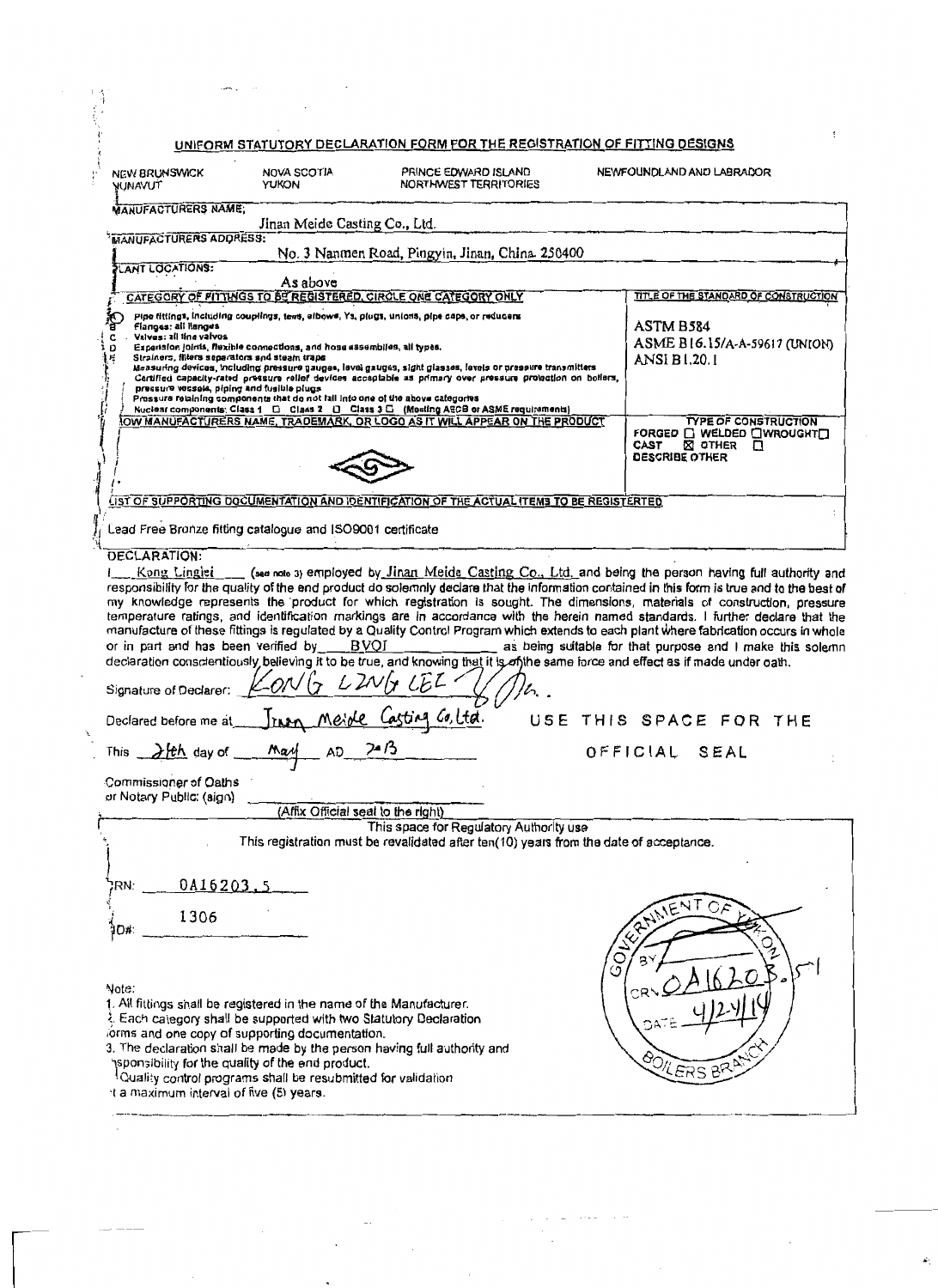| <b>NEW BRUNSWICK</b><br><b>JUNAVUT</b>                                                                                                                                                                                                                                                                                                                                 | NOVA SCOTIA<br><b>YUKON</b>        | PRINCE EDWARD ISLAND<br>NORTHWEST TERRITORIES                                                                                                                                                                                                                                                                                                                                                                                                                                                                                                                                                                                                                                                                                                                                                                 | NEWFOUNDLAND AND LABRADOR                                                                              |
|------------------------------------------------------------------------------------------------------------------------------------------------------------------------------------------------------------------------------------------------------------------------------------------------------------------------------------------------------------------------|------------------------------------|---------------------------------------------------------------------------------------------------------------------------------------------------------------------------------------------------------------------------------------------------------------------------------------------------------------------------------------------------------------------------------------------------------------------------------------------------------------------------------------------------------------------------------------------------------------------------------------------------------------------------------------------------------------------------------------------------------------------------------------------------------------------------------------------------------------|--------------------------------------------------------------------------------------------------------|
| MANUFACTURERS NAME:                                                                                                                                                                                                                                                                                                                                                    | Jinan Meide Casting Co., Ltd.      |                                                                                                                                                                                                                                                                                                                                                                                                                                                                                                                                                                                                                                                                                                                                                                                                               |                                                                                                        |
| <b>MANUFACTURERS ADDRESS:</b>                                                                                                                                                                                                                                                                                                                                          |                                    | No. 3 Nanmen Road, Pingyin, Jinan, Chlna. 250400                                                                                                                                                                                                                                                                                                                                                                                                                                                                                                                                                                                                                                                                                                                                                              |                                                                                                        |
| LANT LOCATIONS:                                                                                                                                                                                                                                                                                                                                                        |                                    |                                                                                                                                                                                                                                                                                                                                                                                                                                                                                                                                                                                                                                                                                                                                                                                                               |                                                                                                        |
|                                                                                                                                                                                                                                                                                                                                                                        | As above                           | CATEGORY OF FITTINGS TO BE REGISTERED, CIRCLE ONE CATEGORY ONLY                                                                                                                                                                                                                                                                                                                                                                                                                                                                                                                                                                                                                                                                                                                                               | TITLE OF THE STANDARD OF CONSTRUCTION                                                                  |
| Fignose: all Rangee<br>Valves: all lina valves<br>Expension joints, flexible connections, and hose assemblies, all types.<br>Strainers, filters separators and steam traps                                                                                                                                                                                             |                                    | Pipe fittings, including couplings, tees, elbows, Ys, plugs, unions, pipe caps, or reducers<br>Mesauring devices, including pressure gauges, level gauges, sight glasses, levels or pressure transmitters<br>Certified capacity-rated pressure relief davices acceptable as primary over pressure protection on bollers,                                                                                                                                                                                                                                                                                                                                                                                                                                                                                      | <b>ASTM B584</b><br>ASME B16.15/A-A-59617 (UNION)<br><b>ANSI B1.20.1</b>                               |
| pressure vessels, piping and fusible plugs<br>Prossure retaining components that do not fail into one of the above categories                                                                                                                                                                                                                                          |                                    | Nuclear components: Class 1 0 Class 2 0 Class 3 0 (Meeting AECB or ASME requirements)                                                                                                                                                                                                                                                                                                                                                                                                                                                                                                                                                                                                                                                                                                                         |                                                                                                        |
|                                                                                                                                                                                                                                                                                                                                                                        |                                    | OW MANUFACTURERS NAME, TRADEMARK, OR LOGO AS IT WILL APPEAR ON THE PRODUCT                                                                                                                                                                                                                                                                                                                                                                                                                                                                                                                                                                                                                                                                                                                                    | TYPE OF CONSTRUCTION<br>FORGED I WELDED IWROUGHT<br><b>SO OTHER D</b><br>CAST<br><b>DESCRIBE OTHER</b> |
|                                                                                                                                                                                                                                                                                                                                                                        |                                    | LIST OF SUPPORTING DOCUMENTATION AND IDENTIFICATION OF THE ACTUAL ITEMS TO BE REGISTERTED                                                                                                                                                                                                                                                                                                                                                                                                                                                                                                                                                                                                                                                                                                                     |                                                                                                        |
| Lead Free Bronze fitting catalogue and ISO9001 certificate                                                                                                                                                                                                                                                                                                             |                                    |                                                                                                                                                                                                                                                                                                                                                                                                                                                                                                                                                                                                                                                                                                                                                                                                               |                                                                                                        |
|                                                                                                                                                                                                                                                                                                                                                                        |                                    | Kong Linglei (see note 3) employed by Jinan Meide Casting Co., Ltd. and being the person having full authority and<br>responsibility for the quality of the end product do solumnly declare that the Information contained in this form is true and to the best of<br>my knowledge represents the product for which registration is sought. The dimensions, materials of construction, pressure<br>temperature ratings, and identification markings are in accordance with the herein named standards. I further declare that the<br>menufacture of these fittings is regulated by a Quality Control Program which extends to each plant where fabrication occurs in whole<br>declaration conscientiously believing it to be true, and knowing that it is of the same force and effect as if made under oath. | as being suitable for that purpose and I make this solemn                                              |
| Leh day of                                                                                                                                                                                                                                                                                                                                                             | May<br>AD                          | USE<br>20 B                                                                                                                                                                                                                                                                                                                                                                                                                                                                                                                                                                                                                                                                                                                                                                                                   | THIS SPACE FOR THE<br>OFFICIAL SEAL                                                                    |
|                                                                                                                                                                                                                                                                                                                                                                        |                                    |                                                                                                                                                                                                                                                                                                                                                                                                                                                                                                                                                                                                                                                                                                                                                                                                               |                                                                                                        |
|                                                                                                                                                                                                                                                                                                                                                                        | (Affix Official seal to the right) |                                                                                                                                                                                                                                                                                                                                                                                                                                                                                                                                                                                                                                                                                                                                                                                                               |                                                                                                        |
|                                                                                                                                                                                                                                                                                                                                                                        |                                    | This space for Regulatory Authority use<br>This registration must be revalidated after ten(10) years from the date of acceptance.                                                                                                                                                                                                                                                                                                                                                                                                                                                                                                                                                                                                                                                                             |                                                                                                        |
| 0A16203.5                                                                                                                                                                                                                                                                                                                                                              |                                    |                                                                                                                                                                                                                                                                                                                                                                                                                                                                                                                                                                                                                                                                                                                                                                                                               |                                                                                                        |
| or in part and has been verified by __ BVOI __ ________<br>Signature of Declarer:<br>Declared before me a<br>This $\_\_$<br>Commissioner of Oaths<br>or Notary Public: (sign)<br><b>RN:</b><br>1306<br>D#:                                                                                                                                                             |                                    |                                                                                                                                                                                                                                                                                                                                                                                                                                                                                                                                                                                                                                                                                                                                                                                                               | Northwest                                                                                              |
|                                                                                                                                                                                                                                                                                                                                                                        |                                    |                                                                                                                                                                                                                                                                                                                                                                                                                                                                                                                                                                                                                                                                                                                                                                                                               | ferritories<br><b>REGISTERED</b>                                                                       |
| Note:<br>4. All fittings shall be registered in the name of the Manufacturer.<br>ર્. Each category shall be supported with two Statutory Declaration<br>orms and one copy of supporting documentation.<br>asponsibility for the quality of the end product.<br>Duality control programs shall be resubmitted for validation<br>I a maximum interval of five (5) years. |                                    | 3. The declaration shall be made by the person having full authority and                                                                                                                                                                                                                                                                                                                                                                                                                                                                                                                                                                                                                                                                                                                                      | UNDER THE AUTHORITY OF<br>THE BOILER AND PRESSURE<br>VESSEL ACT.<br>C.R.N. O<br>03.5<br>SIGNED<br>DATE |

 $\label{eq:2.1} \frac{1}{\sqrt{2}}\int_{0}^{\infty}\frac{1}{\sqrt{2\pi}}\left(\frac{1}{\sqrt{2\pi}}\right)^{2}d\mu_{\rm{eff}}\,d\mu_{\rm{eff}}$ 

 $\mathcal{L}^{\text{max}}$ 

 $\overline{\phantom{a}}$ 

 $\mathcal{L}_{\text{max}}$  and the set of the set of  $\mathcal{L}_{\text{max}}$ 

 $\bar{\gamma}$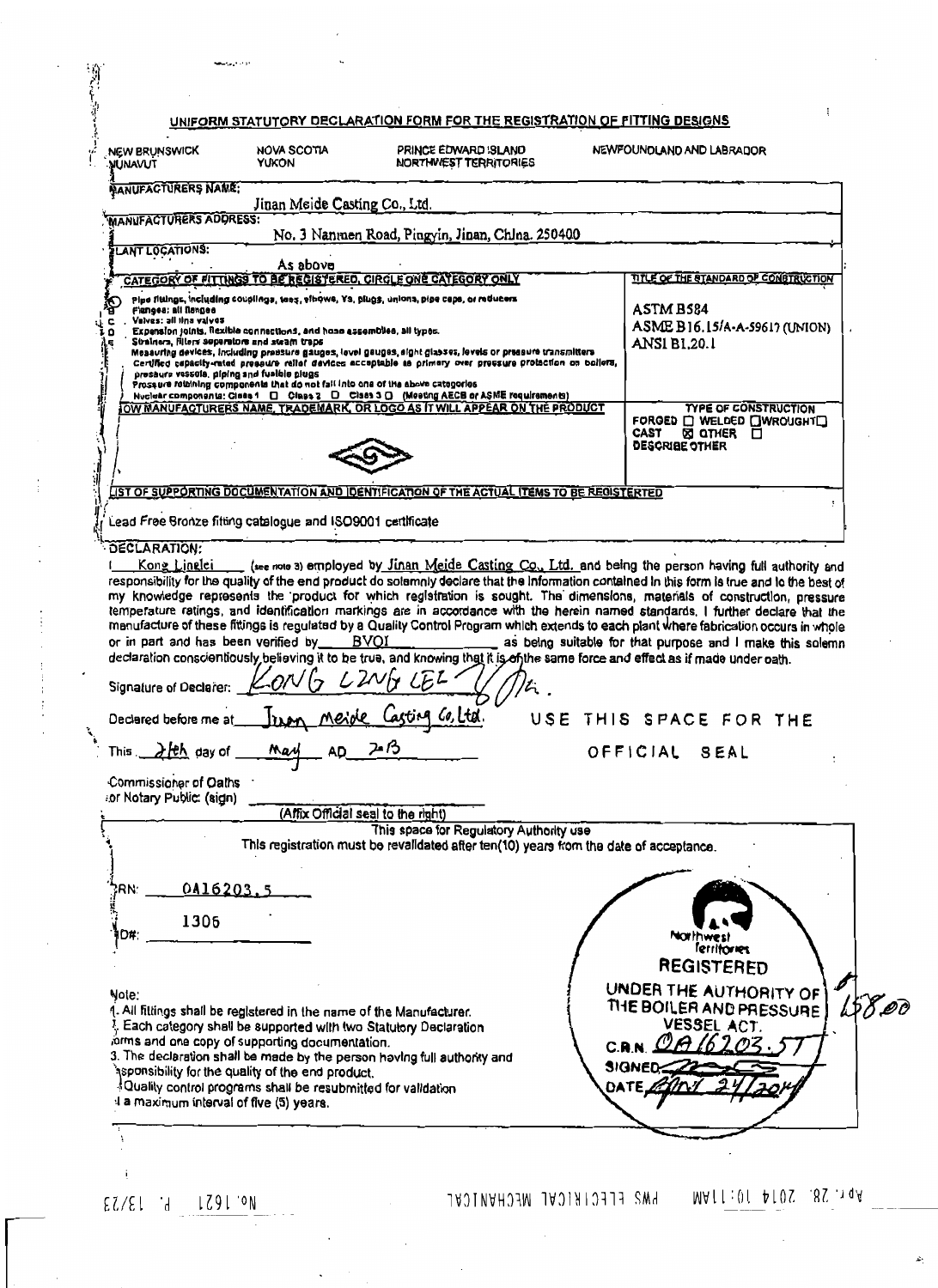| UNIFORM STATUTORY DECLARATION FORM FOR THE REGISTRATION OF FITTING DESIGNS                                                                                                                                                                                                                                                                                                                                                                                                                                                                                                                                    |        |                                                             |
|---------------------------------------------------------------------------------------------------------------------------------------------------------------------------------------------------------------------------------------------------------------------------------------------------------------------------------------------------------------------------------------------------------------------------------------------------------------------------------------------------------------------------------------------------------------------------------------------------------------|--------|-------------------------------------------------------------|
| PRINCE EDWARD ISLAND<br>NOVA SCOTIA<br><b>NEW BRUNSWICK</b><br>NORTHWEST TERRITORIES<br><b>YUKON</b><br><b>MUMAVUT</b>                                                                                                                                                                                                                                                                                                                                                                                                                                                                                        |        | NEWFOUNDLAND AND LABRADOR                                   |
| <b>MANUFACTURERS NAME:</b><br>Jinan Meide Casting Co., Ltd.                                                                                                                                                                                                                                                                                                                                                                                                                                                                                                                                                   |        |                                                             |
| <b>MANUFACTURERS ADDRESS:</b>                                                                                                                                                                                                                                                                                                                                                                                                                                                                                                                                                                                 |        |                                                             |
| No. 3 Nanmen Road, Pingyin, Jinan, China. 250400<br>PLANT LOCATIONS:                                                                                                                                                                                                                                                                                                                                                                                                                                                                                                                                          |        |                                                             |
| As above                                                                                                                                                                                                                                                                                                                                                                                                                                                                                                                                                                                                      |        |                                                             |
| CATEGORY OF FITTINGS TO BE REGISTERED, CIRCLE ONE CATEGORY ONLY<br>Pipe fittings, including countings, toos, elbows, Ys, plugs, unions, pipe caps, or reducers                                                                                                                                                                                                                                                                                                                                                                                                                                                |        | TITLE OF THE STANDARD OF CONSTRUCTION                       |
| Flanges; all flanges<br>Valves: all line valves<br>C                                                                                                                                                                                                                                                                                                                                                                                                                                                                                                                                                          |        | ASTM B584                                                   |
| Expansion joints, flexible connections, and hose assemblies, all types.<br>Ð<br>Strainers, filters separators and steam traps<br>∄÷,                                                                                                                                                                                                                                                                                                                                                                                                                                                                          |        | ASME B16.15/A-A-59617 (UNION)<br>ANSI B1.20.1               |
| Measuring dovices, including pressure gauges, level gauges, sight glasses, levels or prossure transmitters<br>Certified capacity-rated prossure relief dovices acceptable as primary over pressure protection on bollers,                                                                                                                                                                                                                                                                                                                                                                                     |        |                                                             |
| pressure vessels, piping and fusible plugs<br>Pressure retaining components that do not fall into one of the above categories<br>Nuclear components: Class 1 [ Class 2 [ Class 3 ] (Meeting AECB or ASME requirements)                                                                                                                                                                                                                                                                                                                                                                                        |        |                                                             |
| OW MANUFACTURERS NAME, TRADEMARK, OR LOGO AS IT WILL APPEAR ON THE PRODUCT                                                                                                                                                                                                                                                                                                                                                                                                                                                                                                                                    |        | <b>TYPE OF CONSTRUCTION</b><br>FORGED [ ] WELDED [ ]WROUGHT |
|                                                                                                                                                                                                                                                                                                                                                                                                                                                                                                                                                                                                               |        | CAST<br><b>X OTHER</b><br>€<br><b>DESCRIBE OTHER</b>        |
|                                                                                                                                                                                                                                                                                                                                                                                                                                                                                                                                                                                                               |        |                                                             |
| <b>LIST OF SUPPORTING DOCUMENTATION AND IDENTIFICATION OF THE ACTUAL ITEMS TO BE REGISTERTED</b>                                                                                                                                                                                                                                                                                                                                                                                                                                                                                                              |        |                                                             |
| Lead Free Bronze fitting catalogue and ISO9001 certificate                                                                                                                                                                                                                                                                                                                                                                                                                                                                                                                                                    |        |                                                             |
| DECLARATION:                                                                                                                                                                                                                                                                                                                                                                                                                                                                                                                                                                                                  |        |                                                             |
| my knowledge represents the product for which registration is sought. The dimensions, materials of construction, pressure<br>temperature ratings, and identification markings are in accordance with the herein named standards. I further declare that the<br>manufacture of these fittings is regulated by a Quality Control Program which extends to each plant where fabrication occurs in whole<br>or in part and has been verified by BVOI<br>declaration conscientiously believing it to be true, and knowing that it is of the same force and effect as if made under oath.<br>Signature of Declarer: |        | as being suitable for that purpose and I make this solemn   |
| Declared before me at Jinan Meide Casting Co, Ltd.                                                                                                                                                                                                                                                                                                                                                                                                                                                                                                                                                            |        | USE THIS SPACE FOR THE                                      |
| $AD = \frac{2d}{3}$<br>This $\frac{\partial f(t)}{\partial x}$ day of $\frac{f(x)}{g(x)}$                                                                                                                                                                                                                                                                                                                                                                                                                                                                                                                     |        | OFFICIAL SEAL                                               |
| Commissioner of Oaths<br>or Notary Public: (sign)<br>(Affix Official seal to the right)                                                                                                                                                                                                                                                                                                                                                                                                                                                                                                                       |        |                                                             |
| This space for Regulatory Authority use                                                                                                                                                                                                                                                                                                                                                                                                                                                                                                                                                                       |        |                                                             |
| This registration must be revalidated after ten(10) years from the date of acceptance.                                                                                                                                                                                                                                                                                                                                                                                                                                                                                                                        |        |                                                             |
| 0A16203.5<br>RN:                                                                                                                                                                                                                                                                                                                                                                                                                                                                                                                                                                                              |        | NUNAVUT                                                     |
| 1306                                                                                                                                                                                                                                                                                                                                                                                                                                                                                                                                                                                                          |        | Boilers and                                                 |
| 10#.                                                                                                                                                                                                                                                                                                                                                                                                                                                                                                                                                                                                          |        | Pressure Vessels Act                                        |
|                                                                                                                                                                                                                                                                                                                                                                                                                                                                                                                                                                                                               |        | <b>REGISTERED</b>                                           |
| Note:                                                                                                                                                                                                                                                                                                                                                                                                                                                                                                                                                                                                         | CRN    |                                                             |
| 1. All filtings shall be registered in the name of the Manufacturer.<br>2. Each category shall be supported with two Statutory Declaration                                                                                                                                                                                                                                                                                                                                                                                                                                                                    | Date   |                                                             |
| forms and one copy of supporting documentation.                                                                                                                                                                                                                                                                                                                                                                                                                                                                                                                                                               |        |                                                             |
| 3. The declaration shall be made by the person having full authority and<br>sponsibility for the quality of the end product.                                                                                                                                                                                                                                                                                                                                                                                                                                                                                  | Signed |                                                             |
| Quality control programs shall be resubmitted for validation                                                                                                                                                                                                                                                                                                                                                                                                                                                                                                                                                  |        | Chief<br><b>Inspector</b>                                   |
| It a maximum interval of five (5) years.                                                                                                                                                                                                                                                                                                                                                                                                                                                                                                                                                                      |        | Territorial Registration                                    |
|                                                                                                                                                                                                                                                                                                                                                                                                                                                                                                                                                                                                               |        |                                                             |

 $\frac{1}{2}$  .  $\frac{1}{2}$ 

 $\frac{1}{\sqrt{2}}\int_{0}^{\sqrt{2}}\frac{1}{\sqrt{2}}\left( \frac{1}{2}\right) ^{2}d\mu$ 

 $\label{eq:2} \frac{1}{\sqrt{2}}\left(\frac{1}{\sqrt{2}}\right)^2$ 

Ŷ,

 $\ddot{\phantom{0}}$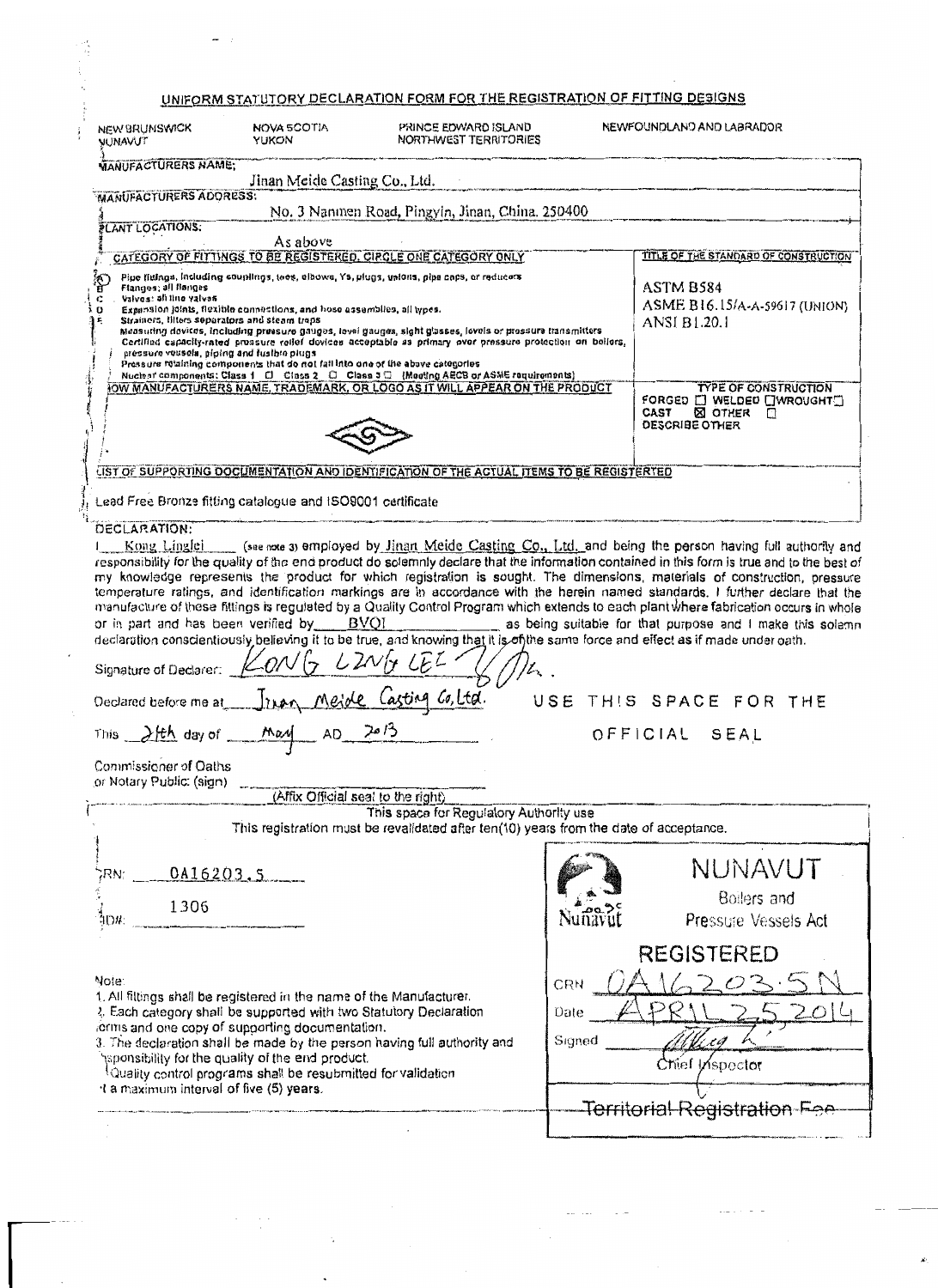|                                                                                                             |                                                                                                                                                                                                         |                                                                    | Show facsimile of manufacturer's logo or trademark, as it will                               |                                        |
|-------------------------------------------------------------------------------------------------------------|---------------------------------------------------------------------------------------------------------------------------------------------------------------------------------------------------------|--------------------------------------------------------------------|----------------------------------------------------------------------------------------------|----------------------------------------|
|                                                                                                             | <b>TECHNICAL STANDARDS &amp;</b><br><b>SAFETY AUTHORITY</b>                                                                                                                                             |                                                                    | appear on the fitting, in the space below                                                    |                                        |
| SSA                                                                                                         | 14th Floor, Centre Tower                                                                                                                                                                                |                                                                    |                                                                                              |                                        |
|                                                                                                             | 3300 Bloor Street West<br>Toronto, Ontario                                                                                                                                                              |                                                                    |                                                                                              |                                        |
|                                                                                                             | Canada M8X 2X4                                                                                                                                                                                          |                                                                    |                                                                                              |                                        |
|                                                                                                             |                                                                                                                                                                                                         |                                                                    |                                                                                              |                                        |
|                                                                                                             |                                                                                                                                                                                                         | STATUTORY DECLARATION                                              |                                                                                              |                                        |
|                                                                                                             |                                                                                                                                                                                                         | <b>Registration of Fittings</b>                                    |                                                                                              |                                        |
| I. Kong Linglei, President                                                                                  |                                                                                                                                                                                                         |                                                                    |                                                                                              | <b>Britain Company</b>                 |
|                                                                                                             |                                                                                                                                                                                                         | (Name and Position, e.g. President, Plant Manager, Chief Engineer) |                                                                                              |                                        |
| of Jinan Meide Casting Co., Ltd.                                                                            |                                                                                                                                                                                                         | (Name of Manufacturer)                                             |                                                                                              |                                        |
|                                                                                                             |                                                                                                                                                                                                         |                                                                    |                                                                                              |                                        |
|                                                                                                             | Located at No. 3 Nanmen, Road, Pingyin, Jinan, China<br>(Plant Address)                                                                                                                                 |                                                                    | 86-531-87879384<br>(Telephone No.)                                                           | 86 531 87879387<br>(Fax No.)           |
|                                                                                                             |                                                                                                                                                                                                         |                                                                    |                                                                                              |                                        |
|                                                                                                             | do solemnly declare that the fittings listed hereunder, which are subject to the Technical Standards and Safety Act, Boilers<br>and Pressure Vessels Regulation, comply with all of the requirements of |                                                                    |                                                                                              |                                        |
|                                                                                                             | ASTM B584/ASME B16.15, A-A-59617(FOR UNION) /ANSI B1.20.1                                                                                                                                               |                                                                    |                                                                                              |                                        |
|                                                                                                             |                                                                                                                                                                                                         | (Title of recognized North American Standard)                      |                                                                                              |                                        |
|                                                                                                             | which specifies the dimensions, materials of construction, pressure/temperature ratings, identification marking the fittings and service;                                                               |                                                                    |                                                                                              |                                        |
|                                                                                                             | or are not covered by the provisions of a recognized North American standard and are therefore manufactured to comply with                                                                              |                                                                    |                                                                                              |                                        |
|                                                                                                             | pressure/temperature ratings and the basis for such ratings, the marking of the fitting for identification and service.                                                                                 |                                                                    | as supported by the attached data which identifies the dimensions, material of construction, |                                        |
|                                                                                                             |                                                                                                                                                                                                         |                                                                    |                                                                                              |                                        |
|                                                                                                             | I further declare that the manufacture of these fittings is controlled by a quality system meeting the requirements of ________________                                                                 |                                                                    |                                                                                              |                                        |
| <b>ISO9001</b>                                                                                              | which has been verified by the following authority, BVQI                                                                                                                                                |                                                                    |                                                                                              |                                        |
|                                                                                                             |                                                                                                                                                                                                         |                                                                    |                                                                                              |                                        |
|                                                                                                             | The items covered by this declaration, for which I seek registration, are category $\mathsf A$                                                                                                          |                                                                    |                                                                                              |                                        |
|                                                                                                             | this application, the following information and/or test data are attached as follows:                                                                                                                   |                                                                    |                                                                                              | type fittings. In support of           |
|                                                                                                             | Lead Free Bronze fitting catalogue and ISO9001 certificate                                                                                                                                              | (drawings, calculations, test reports, etc.)                       |                                                                                              |                                        |
|                                                                                                             |                                                                                                                                                                                                         |                                                                    |                                                                                              |                                        |
|                                                                                                             |                                                                                                                                                                                                         | in the $\_$                                                        | Tinan                                                                                        | оf                                     |
|                                                                                                             | Declared before me at <i>Finan</i> Meide Casting Co., Ltd.                                                                                                                                              |                                                                    |                                                                                              |                                        |
| 21th                                                                                                        | May<br>AD2013<br>day of                                                                                                                                                                                 |                                                                    |                                                                                              |                                        |
|                                                                                                             |                                                                                                                                                                                                         |                                                                    |                                                                                              |                                        |
|                                                                                                             |                                                                                                                                                                                                         |                                                                    |                                                                                              |                                        |
|                                                                                                             | (Printed name)                                                                                                                                                                                          |                                                                    |                                                                                              |                                        |
|                                                                                                             |                                                                                                                                                                                                         | ∠on &                                                              |                                                                                              |                                        |
|                                                                                                             | (Signature)                                                                                                                                                                                             |                                                                    | e of Declare                                                                                 |                                        |
|                                                                                                             |                                                                                                                                                                                                         | <b>FOR OFFICE USE ONLY</b>                                         |                                                                                              |                                        |
|                                                                                                             | To the best of my knowledge and belief, the application meets the requirements of the                                                                                                                   |                                                                    |                                                                                              |                                        |
|                                                                                                             | Technical Standards and Safety Act, Boilers and Pressure Vessels Regulation, and                                                                                                                        |                                                                    |                                                                                              | CSA INTERNATIONAL                      |
|                                                                                                             | CSA Standard B51 and is accepted for registration in Category                                                                                                                                           |                                                                    | REGISTER                                                                                     |                                        |
|                                                                                                             | <u>-0A16203.56</u>                                                                                                                                                                                      |                                                                    |                                                                                              |                                        |
|                                                                                                             |                                                                                                                                                                                                         |                                                                    | C.R.N.: CSA-0A16203.56                                                                       |                                        |
|                                                                                                             |                                                                                                                                                                                                         |                                                                    | Signed:                                                                                      |                                        |
|                                                                                                             |                                                                                                                                                                                                         |                                                                    |                                                                                              |                                        |
|                                                                                                             |                                                                                                                                                                                                         |                                                                    | Date:                                                                                        |                                        |
|                                                                                                             | HIM<br>NOTE: This registration expires on                                                                                                                                                               |                                                                    |                                                                                              |                                        |
| the<br><b>Commissioner for Oaths:</b><br>CRN:<br>Registered by:<br>Dated:<br>PV 09553 <i>IDIJO33</i> - - -- |                                                                                                                                                                                                         |                                                                    |                                                                                              |                                        |
|                                                                                                             | *Note: For the Scope of Registration see the attached sheet                                                                                                                                             |                                                                    |                                                                                              |                                        |
|                                                                                                             | Dated July 7, 2013. Refer to Catalog Page 54 to 60 only.                                                                                                                                                |                                                                    |                                                                                              | 178 Rexdale Blvd., Toronto, ON M9W 1R3 |

 $\frac{1}{2}$ 

 $\mathbf{z}^{\dagger}$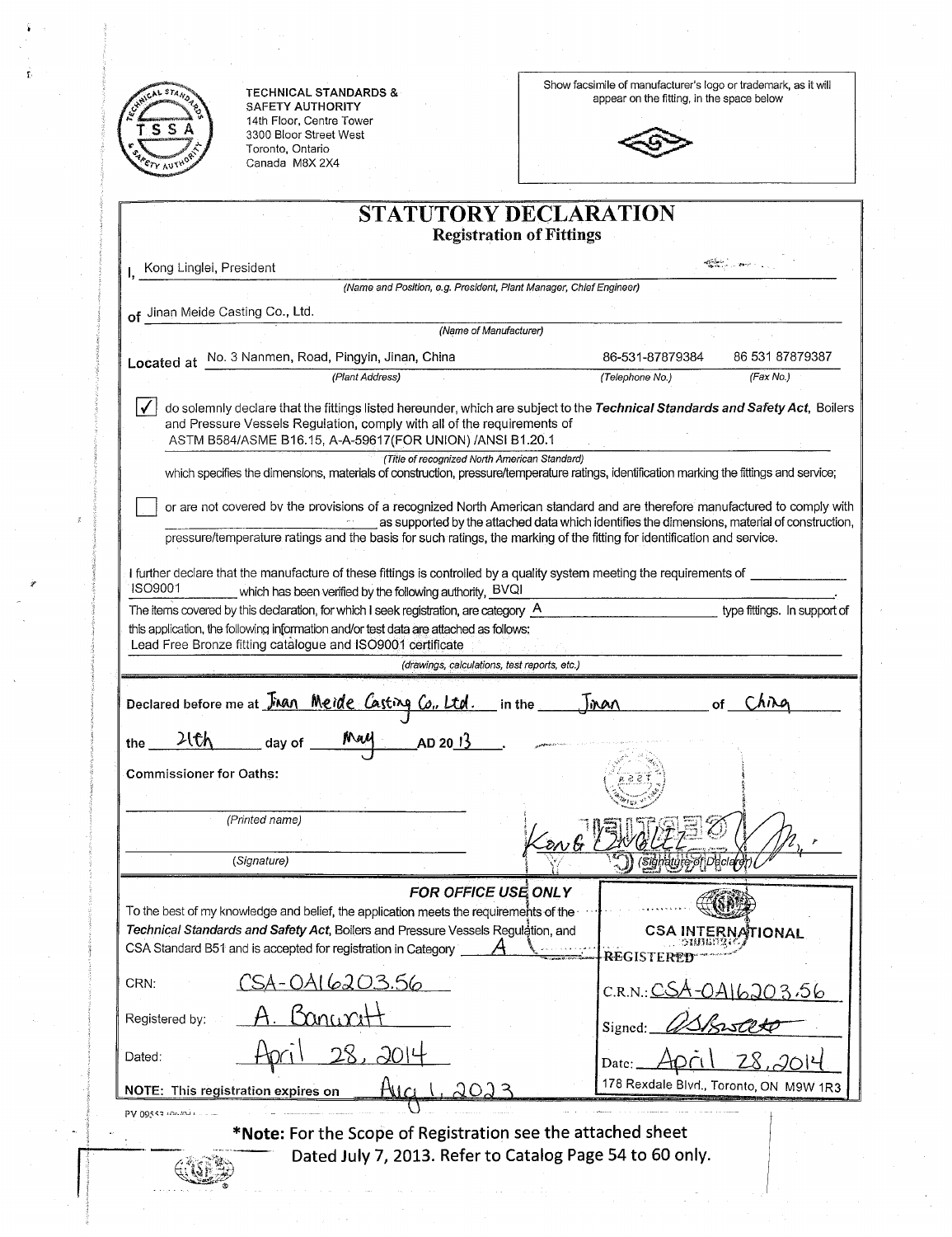

## 济南玫德铸造有限公司 JINAN MEIDE CASTING CO., LTD.

DATE: JULY. 07, 2013

WE HEREBY STATE BELOW 2 ITEMS OF CRN REGISTRATION FOR LEAD FREE BRONZE FITTINGS.

1. TITLE OF THE STANDARD OF CONSTRUCTION: ASTM B584 C89833 Lead Free Bronze fitting ASME B16.15 A—A-59617 (UNION, CLASS 125, TYPE I, size scope up to 3") ANSI B1.20.1

2. SCOPE SHEET FOR PRODUCTS WHICH WE NEED FOR CRN REGISTRATIONS:

| CLASS 125 | 90,90-DEG ELBOW                                                       |
|-----------|-----------------------------------------------------------------------|
| CLASS 125 | TEE                                                                   |
| CLASS 125 | CROSS                                                                 |
| CLASS 125 | 120, 45-DEG ELBOW                                                     |
| CLASS 125 | 92, street elbow 90°                                                  |
| CLASS 125 | 121, street elbow 45°                                                 |
| CLASS 125 | 220, coupling/Socket                                                  |
| CLASS 125 | 240, socket reducer                                                   |
| CLASS 125 | 241, bushing Outside Head                                             |
| CLASS 125 | 241N, bushing inside head                                             |
| CLASS 125 | $291$ , plug                                                          |
| CLASS 125 | 291N Counter Sunk Plug                                                |
| CLASS 125 | $300$ , cap                                                           |
| CLASS 125 | 130R, tee reducer<br>$\sim$ $\sim$                                    |
| CLASS 125 | 90R, elbow reducer 90°                                                |
| CLASS 125 | 342, union A-A-59617<br>(UNION, CLASS 125, TYPE I)<br>an Chainmed and |



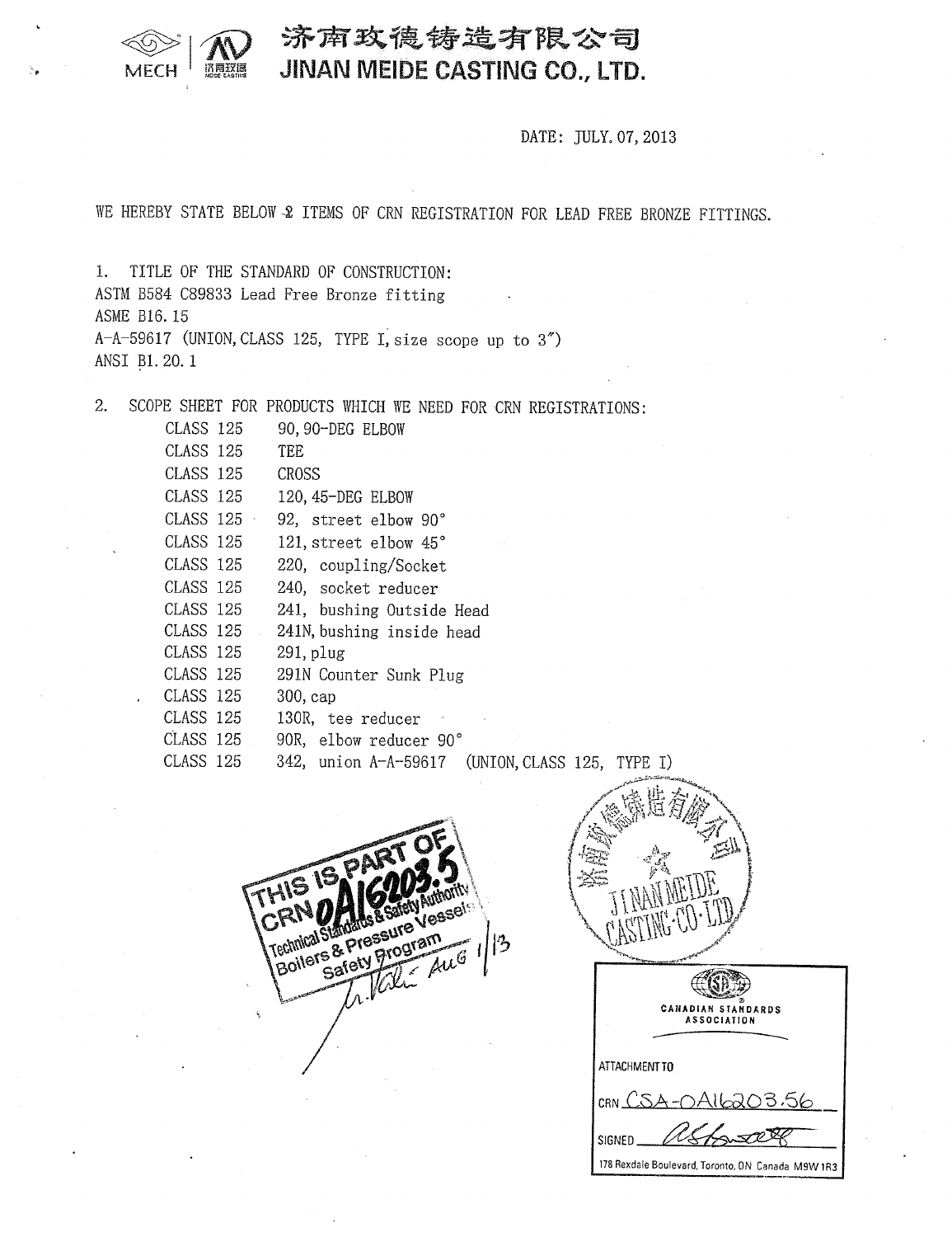**Saskatchewan** 

330 - 1855 Victoria Avenue kar ik, Kantzulehesuko  $50.39$ 

187-4509

April 23, 1998

**Resistados** 

**Limici pull** 

## Re: Fittings Registration

The Province of Saskatchewan will be participating with Quebec, Manitoba and the Canadian Standards Association (CSA) in a pllot project for the registration of fittings. We will recognize registrations done by CSA and accept such fittings for use in Saskatchewan.

The letters CSA will be applied as a prefix to the CRN to indicate which fittings have been registered in this manner. I would appreciate if you could inform your clients of this additional marking requirement.

You may also inform your clients that fittings registered by CSA are accepted for use in Saskatchewan.

Yours truly N. Surtega, P. Eng. **Executive Director**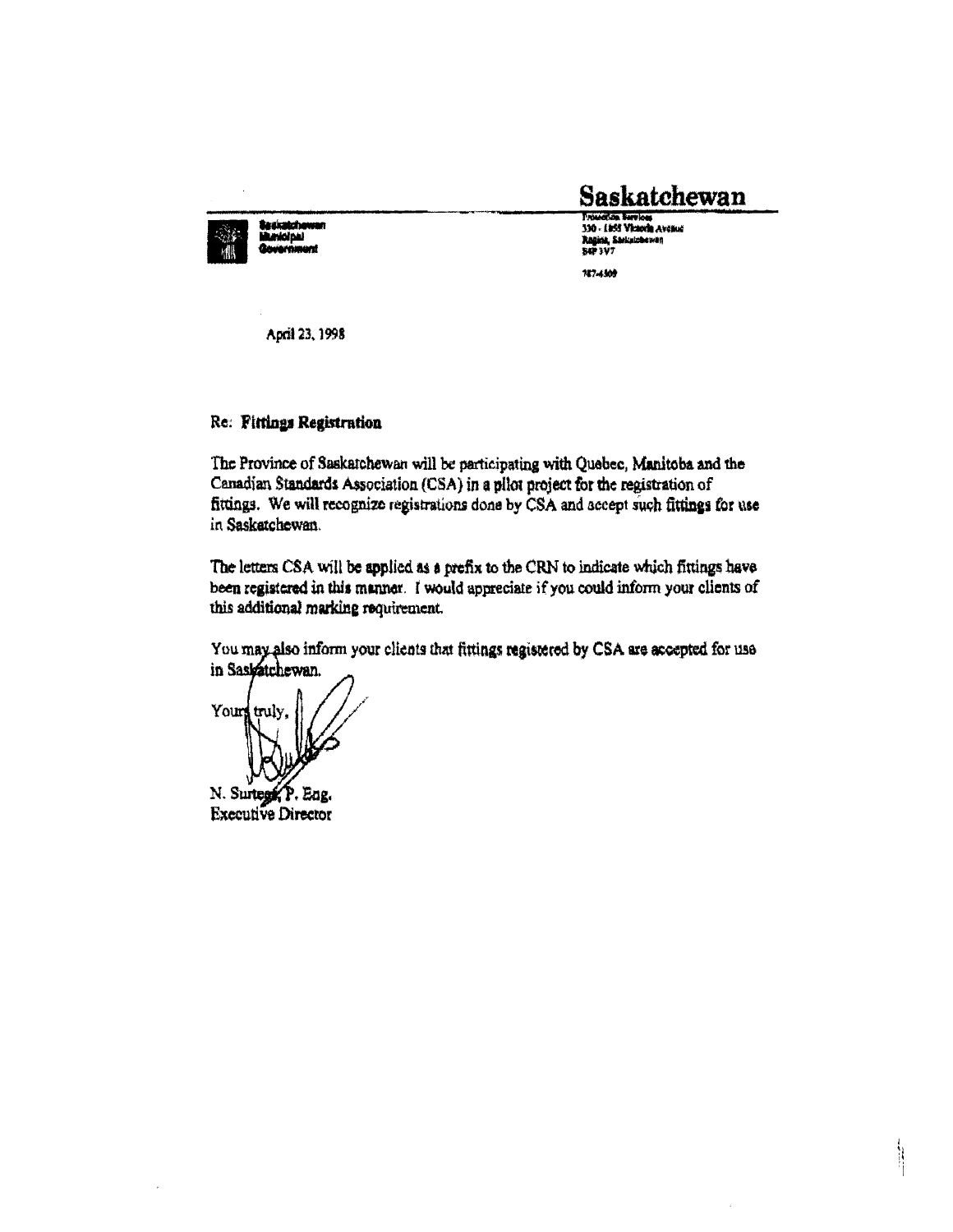$3:09PM$ 2013



 $77 \times 011 - 86 - 531 - 8787 - 980.3604$ 14th Floor. Centre Tower 3300 Bloor Street West Toronto, Ontario Canada M8X 2X4 Tel.: 416,734,3300 Fax: 416.231.1626 Toll Free: 1.877.682.8772

www.tssa.org

<u> E TEACH AN DEACH AN DEACH AN DEACH AN DEACH AN DEACH AN DEACH AN DEACH AN DEACH AN DEACH AN DEACH AN DEACH AN</u>

August 01, 2013

LU SHUYI **JINAN MEIDE CASTING COMPANY 3 NANMEN RD** PINGYIN JINAN 250400 CN

Service Request Type: BPV-Fitting Registration Service Request No.: 957154 Your Reference No.: Registered to: JINAN MEIDE CASTING COMPANY

Dear LU SHUYI,

Tachnical Standards and Safety Authority (TSSA) is pleased to inform you that your submission has been reviewed and registered as follows:

## CRN No.:

## 0A16203.5

Main Design No.:

Pipe fittings page No. 54 through 60 in JINAN MEIDE Catalog (refer to the attachment to the Statutory Declaration Form for full scope of registration.) 01-Aug-2023

Expiry Date:

Please be advised that a valid quality control system must be maintained for the fitting registration to remain valid until the expiry date.

The stamped copy of the approved registration and the invoice are mailed separately. Should you have any questions or require further assistance, please contact a Customer Service Advisor at 1877.682. TSSA (8772) or e-mail customerservices@tssa.org. We will be happy to assist you. When contacting TSSA regarding this file, please refer to the Service Request number provided above.

Yours truly,

Mark Valcic P. Eng. Engineer BPV Tel.: 416-734-3494 Fax: 416-231-6183 Email: mvalcic@tssa.org

Putting Public Safety First Communication and The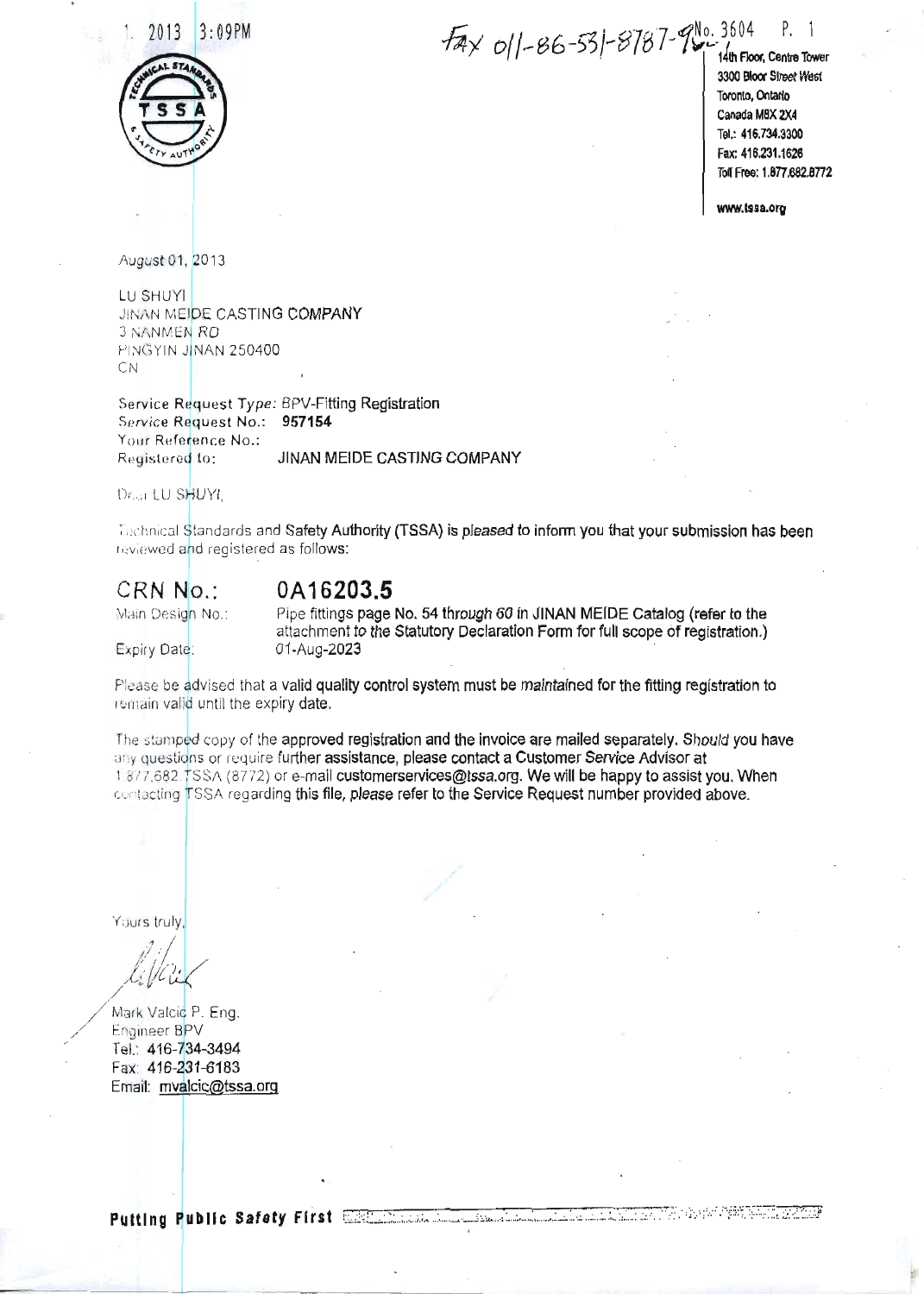|                                | 3:10PM                                                                                                                                                                                     |                                                                                                             | No. 3604<br>P.               |
|--------------------------------|--------------------------------------------------------------------------------------------------------------------------------------------------------------------------------------------|-------------------------------------------------------------------------------------------------------------|------------------------------|
|                                | <b>TECHNICAL STANDARDS &amp;</b><br>SAFETY AUTHORITY                                                                                                                                       | Show facsimile of manufacturer's logo or trademark, as it will<br>appear on the fitting, in the space below |                              |
|                                | 14th Floor, Centre Tower                                                                                                                                                                   |                                                                                                             |                              |
|                                | 3300 Bloor Street West<br>Toronto, Ontario                                                                                                                                                 |                                                                                                             |                              |
|                                | Canada M8X 2X4                                                                                                                                                                             |                                                                                                             |                              |
|                                |                                                                                                                                                                                            | STATUTORY DECLARATION                                                                                       |                              |
|                                |                                                                                                                                                                                            | <b>Registration of Fittings</b>                                                                             |                              |
|                                | Kong Linglei, President                                                                                                                                                                    |                                                                                                             |                              |
|                                | (Name and Position, e.g. President, Plant Manager, Chief Engineer)                                                                                                                         |                                                                                                             |                              |
|                                | of Jinan Meide Casting Co., Ltd.<br>(Name of Manufacturer)                                                                                                                                 |                                                                                                             |                              |
|                                | Located at No. 3 Nanmen, Road, Pingyin, Jinan, China                                                                                                                                       | 86-531-87879384                                                                                             | 86 531 87879387              |
|                                | (Plant Address)                                                                                                                                                                            | (Telephone No.)                                                                                             | (Fax No.)                    |
|                                | do solemnly declare that the fittings listed hereunder, which are subject to the Technical Standards and Safety Act, Boilers                                                               |                                                                                                             |                              |
|                                | and Pressure Vessels Ragulation, comply with all of the requirements of<br>ASTM B584/ASME B16.15, A-A-59617(FOR UNION) /ANSI B1.20.1                                                       |                                                                                                             |                              |
|                                | (Title of recognized North American Standard)<br>which specifies the dimensions, materials of construction, pressure/temperature ratings, identification marking the filtings and service; |                                                                                                             |                              |
|                                |                                                                                                                                                                                            |                                                                                                             |                              |
|                                | or are not covered by the provisions of a recognized North American standard and are therefore manufactured to comply with                                                                 | $\equiv$ as supported by the attached data which identifies the dimensions, material of construction,       |                              |
|                                | pressure/lemperature ratings and the basis for such ratings, the marking of the fitting for identification and service.                                                                    |                                                                                                             |                              |
|                                | I further declare that the manufacture of these fittings is controlled by a quality system meeting the requirements of _                                                                   |                                                                                                             |                              |
| ISC9001                        | which has been verified by the following authority, BVQI                                                                                                                                   |                                                                                                             |                              |
|                                |                                                                                                                                                                                            |                                                                                                             |                              |
|                                | The liems covered by this declaration, for which I seek registration, are category A                                                                                                       |                                                                                                             | type fittings. In support of |
|                                | this application, the following information and/or test data are attached as follows:<br>Lead Free Bronze fitting catalogue and ISO9001 certificate                                        |                                                                                                             |                              |
|                                | (drawings, calculations, test reports, etc.)                                                                                                                                               |                                                                                                             |                              |
|                                |                                                                                                                                                                                            |                                                                                                             |                              |
|                                | Declared before me at Jinan Meine Costing Co., Ltd.                                                                                                                                        | in the $\sqrt{n}$                                                                                           | chine<br>of                  |
|                                | $21th$ day of May<br>AD 20.1 <sup>2</sup>                                                                                                                                                  |                                                                                                             |                              |
|                                |                                                                                                                                                                                            |                                                                                                             |                              |
|                                |                                                                                                                                                                                            |                                                                                                             |                              |
|                                | (Printed name)                                                                                                                                                                             |                                                                                                             |                              |
|                                |                                                                                                                                                                                            | KONG LINGTEL                                                                                                |                              |
| the<br>Commissioner for Oaths: | (Signature)                                                                                                                                                                                | (Signature of Declarer)                                                                                     |                              |
|                                | <b>FOR OFFICE USE ONLY</b>                                                                                                                                                                 | <b>Technical</b><br><b>Standards</b>                                                                        | Boilers and                  |
|                                | To the best of my knowledge and balief, the application meets the requirements of the                                                                                                      | and Safety                                                                                                  | <b>Pressure Vessels</b>      |
|                                | Technical Standards and Safety Act, Bollers and Pressure Vessels Regulation, and<br>CSA Standard B51 and is accepted for registration in Category                                          | <b>Authority</b>                                                                                            | <b>Safety Program</b>        |
|                                |                                                                                                                                                                                            |                                                                                                             | REGISTERED                   |
|                                |                                                                                                                                                                                            |                                                                                                             |                              |
| CRN:<br>Registered by:         | ALCICIP ENG.                                                                                                                                                                               |                                                                                                             |                              |
|                                | 4Ц6,                                                                                                                                                                                       | Signed:                                                                                                     |                              |
| Dated:                         |                                                                                                                                                                                            | AuG. I<br>Date:                                                                                             |                              |
|                                | AUG. 1, 2023<br>NOTE: This registration expires on                                                                                                                                         |                                                                                                             |                              |
|                                |                                                                                                                                                                                            |                                                                                                             |                              |
|                                | PY OBSS INNOTE: FOR THE SCOPE OF REGISTRATION SEE THE ETTERTIED SHEET                                                                                                                      |                                                                                                             |                              |

10.00